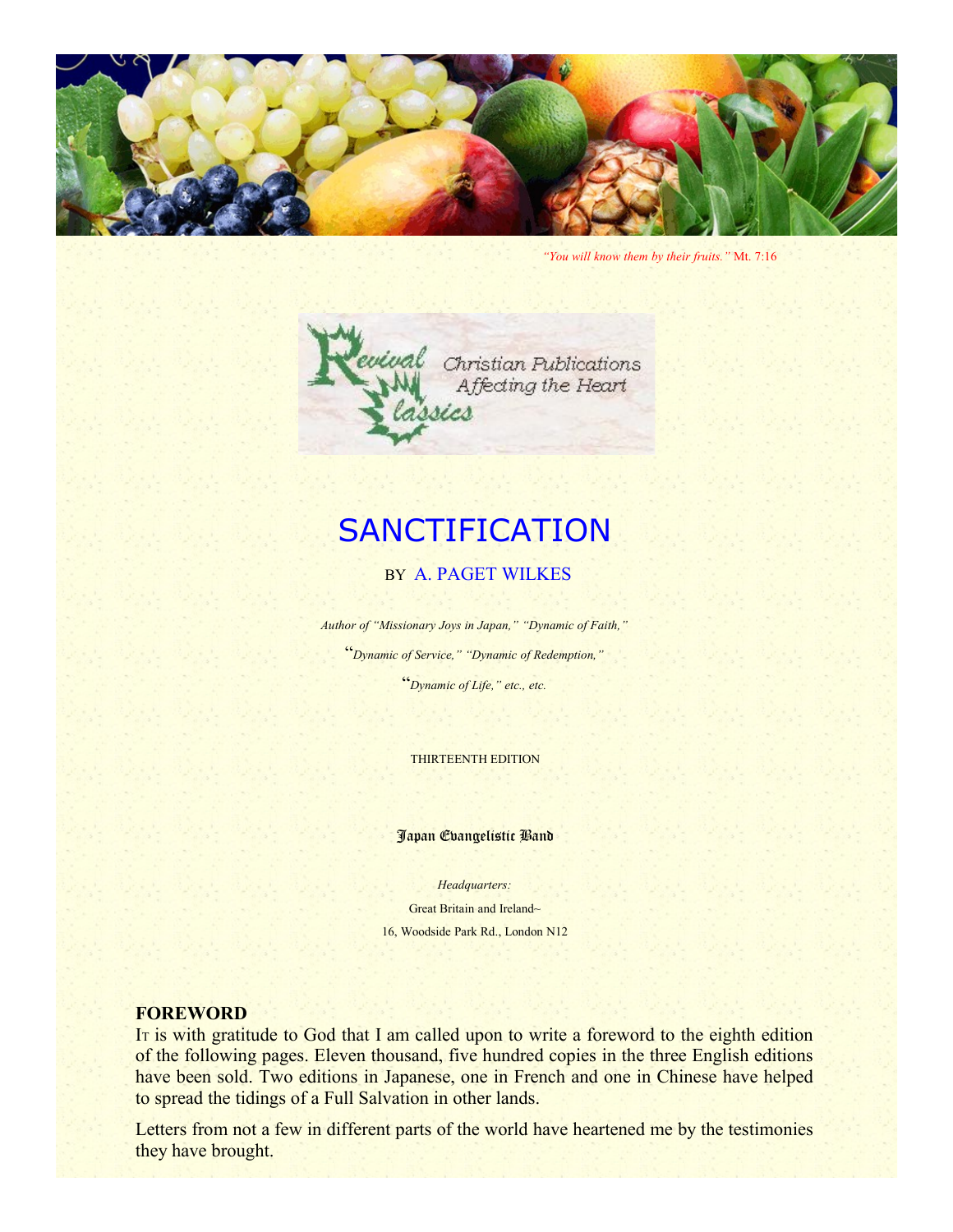I send forth yet another edition in English with the prayer that God will still further use it to His Glory, and help many more of God's children to find the Lord Jesus as a PERFECT Saviour, able and willing to save to the uttermost all that come unto God by Him.

A. PAGET WILKES. Wimbledon, *November*, 1931.

#### **FOREWORD TO THIRTEENTH EDITION**

This little book has for a long time been regarded as a classic on this vital subject.

Comprehensive in its teaching, clear, concise and packed with supporting scriptures, this thirteenth edition is sent forth with prayer that very many more will be helped into the blessing of which it speaks. October, 1963

*Holiness by faith in Jesus, Not by effort of thine own, Sin's dominion crushed and broken By the power of grace alone. God's own holiness within thee, His own beauty on thy brow, This shall be thy pilgrim brightness, This thy blessed portion now*



## 1. SANCTIFICATION: ITS NECESSITY

WE are going to consider together that great word found in the New Testament, SANCTIFICATION or Holiness. The Authorized Version translates the original freely by either of these two words.

We shall first consider its *necessity*, then its *nature*, then its *way*, and lastly *the time* of its realization.

There are two great words in the New Testament relative to the state and position of the believer—Justification and Sanctification. Speaking roughly we may say that Justification means "being *counted* righteous," and Sanctification means "*made* righteous." When a man is born again, God both counts him righteous, forgiving all the past—and makes him righteous giving him a new nature. Hence Paul, when writing to the Christians of his day, though many of them were carnal, calls them saints, or sanctified ones. Sanctification, however, may be divided into two parts—"regeneration," or sanctification begun, and "entire sanctification" which is the work completed, and which is the subject we are considering. In this connection it is interesting to note that John Wesley entitles his great classic on the subject "Entire Sanctification."

Some may inquire, "Why talk so much about this second work of grace in the heart? Why teach sanctification?" (and for convenience sake let me say, I shall speak of "entire sanctification" merely as sanctification, to distinguish it from regeneration)—why, says the enquirer, emphasize it so much, why not speak more about the Person and Presence of the Lord Jesus Himself? Well, we shall see the reason as we go on. I do, however, hope that all of us believe that a second work of grace in the heart is necessary. It is blessed to get out of Egypt, but I consider it even more blessed to get into the land of Canaan. I suppose that all Christian workers have found it much easier to lead people out of Egypt, than to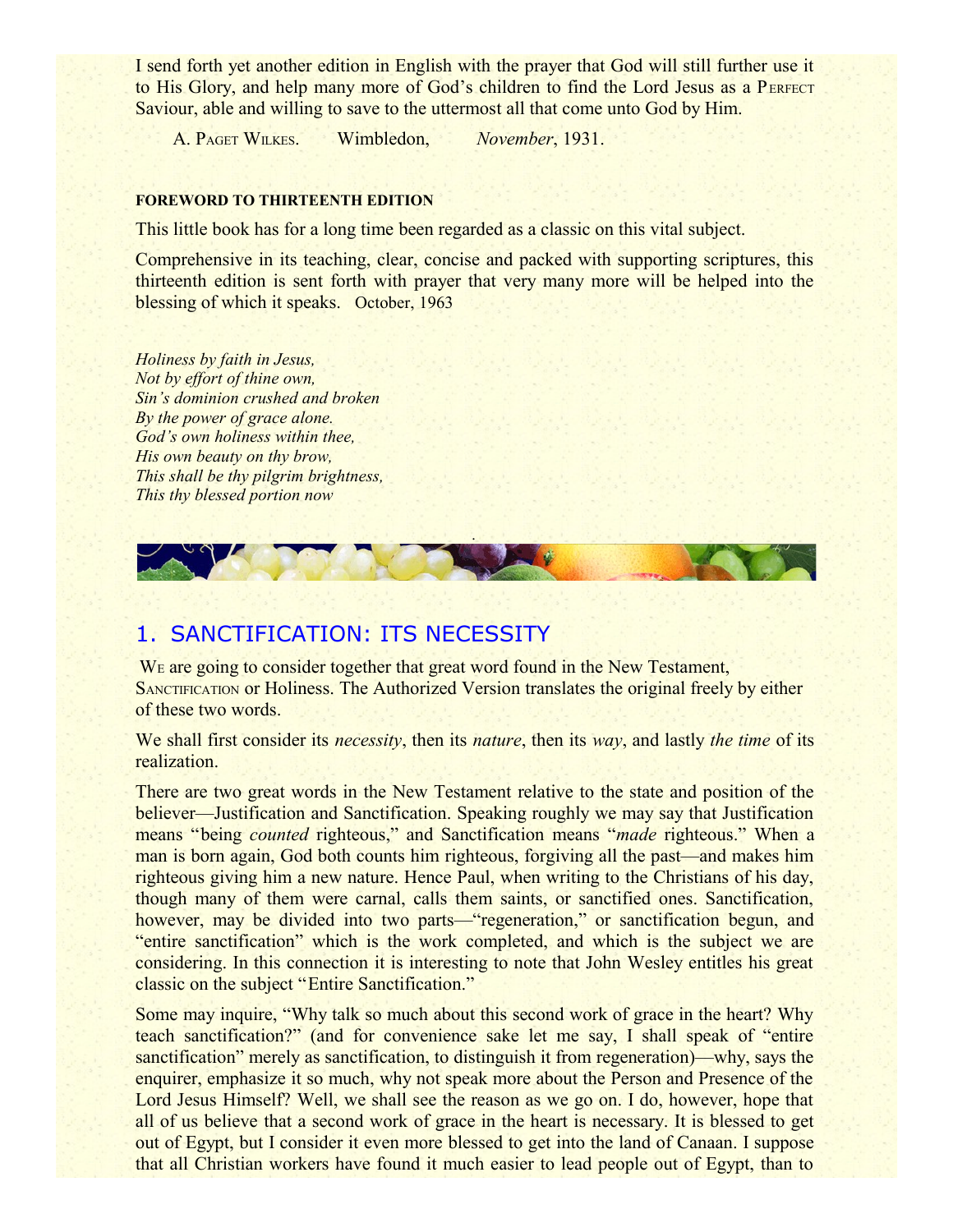get them into the land of Promise: it was also so in the days of Moses. Only Caleb and Joshua—two out of that great host—ever reached the land: it was left to the second generation to inherit it. Oh! How hard it is to get all the Egypt, the murmuring, and unbelief out of the hearts of God's children, and lead them into the country that flows with the milk and honey of His Word.

Let me repeat it, therefore, it is most necessary to preach the blessing before we talk about the Blesser. "But it is not the blessing we want," says someone, "it is the Blesser." No! that is not true; we need both, we need the blessing and the Blesser. Will you turn with me to Revelations 3:14. There the Lord, diagnosing the state of the Laodicean church, and calling them "Wretched, miserable, poor and blind and naked," finally adds that most blessed promise, "Behold, I stand at the door and knock, if any man hear My voice and open the door, I will come in to him and will sup with him and he with Me." But I want you to notice that those two do not come together: in between the description of the lukewarm Christian and the wonderful promise of an indwelling Christ, we have these words, "I counsel thee to buy of me gold tried in the fire, that thou mayest be rich; and white raiment, that thou may est be clothed, and that the shame of thy nakedness do not appear; and anoint thine eyes with eye salve that thou mayest see." Here is the blessing; it is not till we have received this, that He adds, "Behold I … will come in" even the Blessed Lord Jesus Himself! I am going to speak, therefore, on the sevenfold necessity of being sanctified wholly.

The first we will consider is:

#### *1. Vision of Christ*

"*Follow after peace with all men and the sanctification without which no man shall see the Lord."* (Hebrews 12:14, R.V.)

Here then is the first reason for this great work to be done in our hearts. The necessity of having a second work of grace taking away the depravity of our nature, is that without this deliverance we "cannot see the Lord." "Blessed are the pure in heart," said Christ, "for they shall see God." (Matthew 5:8.) This may refer possibly in its primary meaning to His coming again, in order that we may be counted worthy to escape the things which are coming to pass on the earth, and to stand before the Son of Man, but it also applies to us here and now. The desire of every true Christian is to see the Lord Jesus: we long for Him to be made manifest to our souls. That, moreover, was His last great promise, that if we keep His two commandments, "believing" and "loving" (see 1 John 3:23, 24) He would manifest Himself to us. Why is it that He is not real to us? Is it because we fail in "believing" and "loving"? But why do we thus fail? Surely it is because of the unbelief, the carnal mind, that depravity of heart which weakens and hinders and destroys our faith and love! When that is removed, He says we shall see Him *because we are then enabled to believe and love with all of our hearts*. Yes! We shall see Him fully in His Word; we shall see Him in nature; see Him in His people; see Him in the sacraments and see Him in His Providences. Do we now? When the heart is pure it shall be so—we shall see the Lord. Hallelujah!

Have you ever studied in the Word of God the subject of seeing the Lord Jesus? The *wise men* when they saw the little Babe of Bethlehem knew it was the Lord! It led them to worship, adoration, and sacrificial giving.

The *Shepherds*, too, that came and saw the Babe, They knew Him. Their vision led to praise and thanksgiving and testimony.

The day that *Simeon* came into the Temple, no doubt there were numbers of other babies in their mothers' arms. Mary was just an ordinary peasant woman: you and I would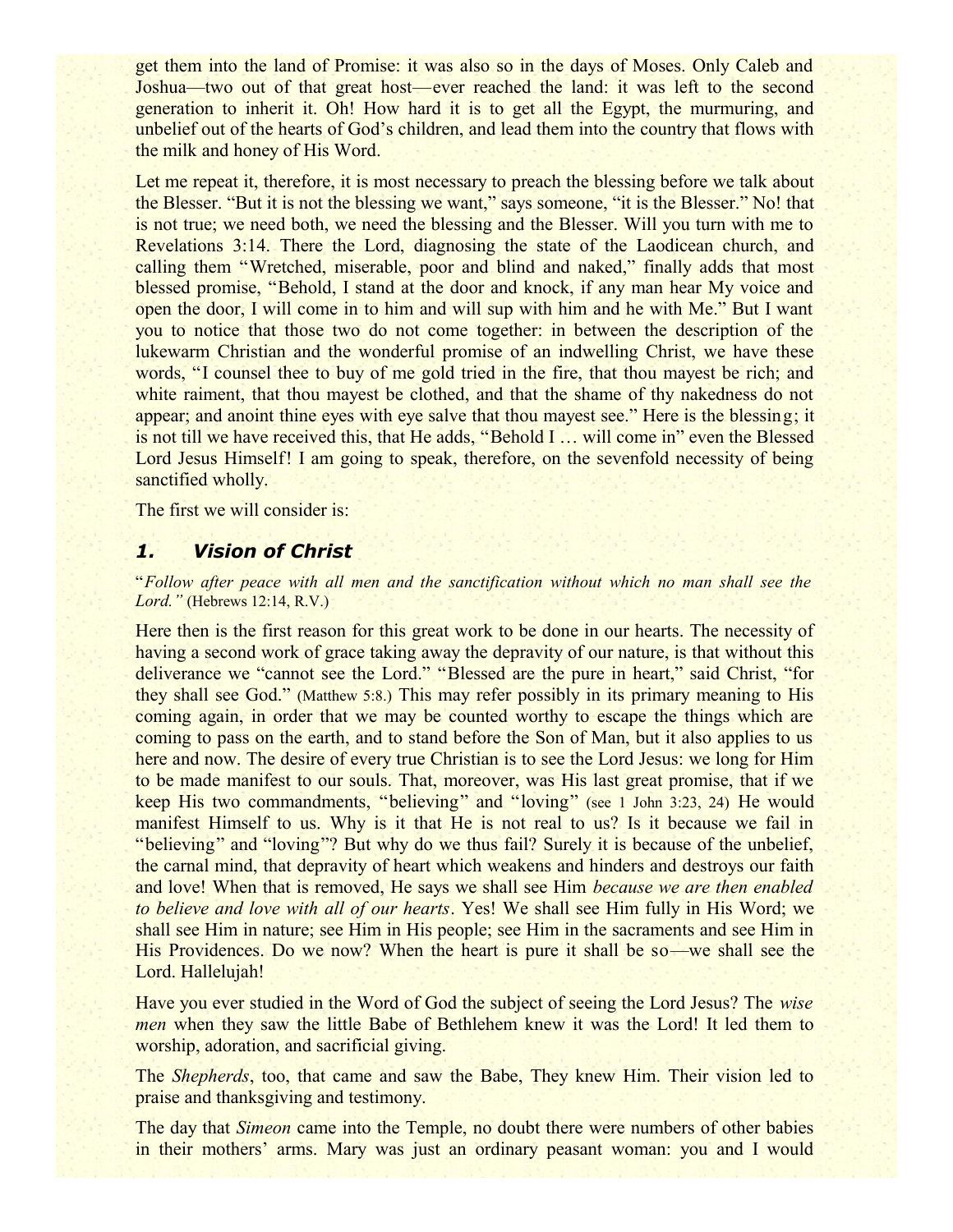doubtless have passed her by, but Simeon didn't: he saw the Lord and knew Him to be the Saviour of the World. "Lord now lettest thou thy servant depart in peace," he cries, " for mine eyes have seen thy salvation." Yes, it made him both praise God, and pray for a blessing on Joseph and Mary.

Later on *Anna* came in: she, too, saw the young child and she, too, knew it was the Christ; at once she begins to give thanks and spread it all abroad.

The *Samaritan woman* when she saw Him after she had received the cleansing water in her soul knew Him to be her Saviour. Her natural idea of a Messiah was of course that He would be a mighty king and national deliverer; but as soon as her heart was made pure she sees and believes that the lowly Carpenter (He that spoke unto her) was the One: yes! standing at her side, looking into her face, and bringing salvation to her soul. This beatific vision made her a missionary at once. Oh! that this may be ours also! So shall the interior eye of faith be opened and we shall go hence seeing the Lord—testifying to His grace, praising His name, telling the good tidings abroad and made missionaries of the Cross indeed.

#### *2. Oneness with Christ*

#### "*Sanctify them through thy truth … that they may be* ONE*."* (John 17: 17-21)

Here is another of the deepest reasons for our being sanctified: that we may be one with Christ. In John 15 The Lord had said to His disciples, "Now ye are clean," and then in the 17th Chapter goes on to pray, "Father, sanctify them." The two words in the Greek are quite different from each other. For example in 2 Timothy 2:21, "If a man therefore *purge* himself from these, he shall be a vessel *sanctified*"; the first word is the same as in John 15, while the second is that used in John 17. Again in 2 Corinthians 7:1, "Let us *cleanse* ourselves from all filthiness of the flesh and spirit, perfecting *holiness*" we find the same distinction. Yes, you *are* clean, if you are Christians at all: you are one with the Vine; and yet the Lord prays, "O Father, make them clean and make them one." There is, therefore, a deeper purity and a closer union than most of us know anything about. In the epistle to the Romans we find the double union with Christ very clearly set forth. In the 6th chapter the apostle speaks of a union with Christ in death, burial and resurrection, but in the 7th he talks about a oneness with Christ in marriage, bringing forth fruit unto God. He goes on to explain that there cannot be a oneness with Christ and bringing forth fruit until the "old husband" is gone. What a picture of the carnal mind and the old man is the husband in Romans 7! There can be no divorce, no suppression, no putting him down in the cellar or up in the attic. He has to die. Without his decease there can be no re-marriage and no oneness with Christ Jesus—the heavenly Bridegroom. There is a striking parable of this in the Old Testament in the story of Abigail's marriage with King David after the death of Nabal—"Fool" was his name and "Folly" his nature. When Abigail went home and told him how desperate their situation was, we read that his heart became like a stone within him, but it was the Lord who gave him his *coup de grâce*. So shall it be with us; if in faith we say the word, take sides with our heavenly Bridegroom and speak the word of condemnation to the Nabal within, the Lord Himself will do the rest.

What we are after, is not some wonderful blessing that is going to make us independent of the Lord Jesus, but a blessing that will make us one with Him—one in desire, one in will, one in motive, one in God's desire for the salvation of a lost world, one with Christ. That is what we are seeking; if this is not so we shall get very little worth having. Religion does not consist only in ecstasies and emotions and talking in tongues; it also means that I am brought into a oneness with Christ over a lost world, and if I am brought into oneness with Christ it will make a tremendous difference in my life. I can look out on the world as Christ looks on it, and feel as He feels, love as He loves, and walk as He walked. You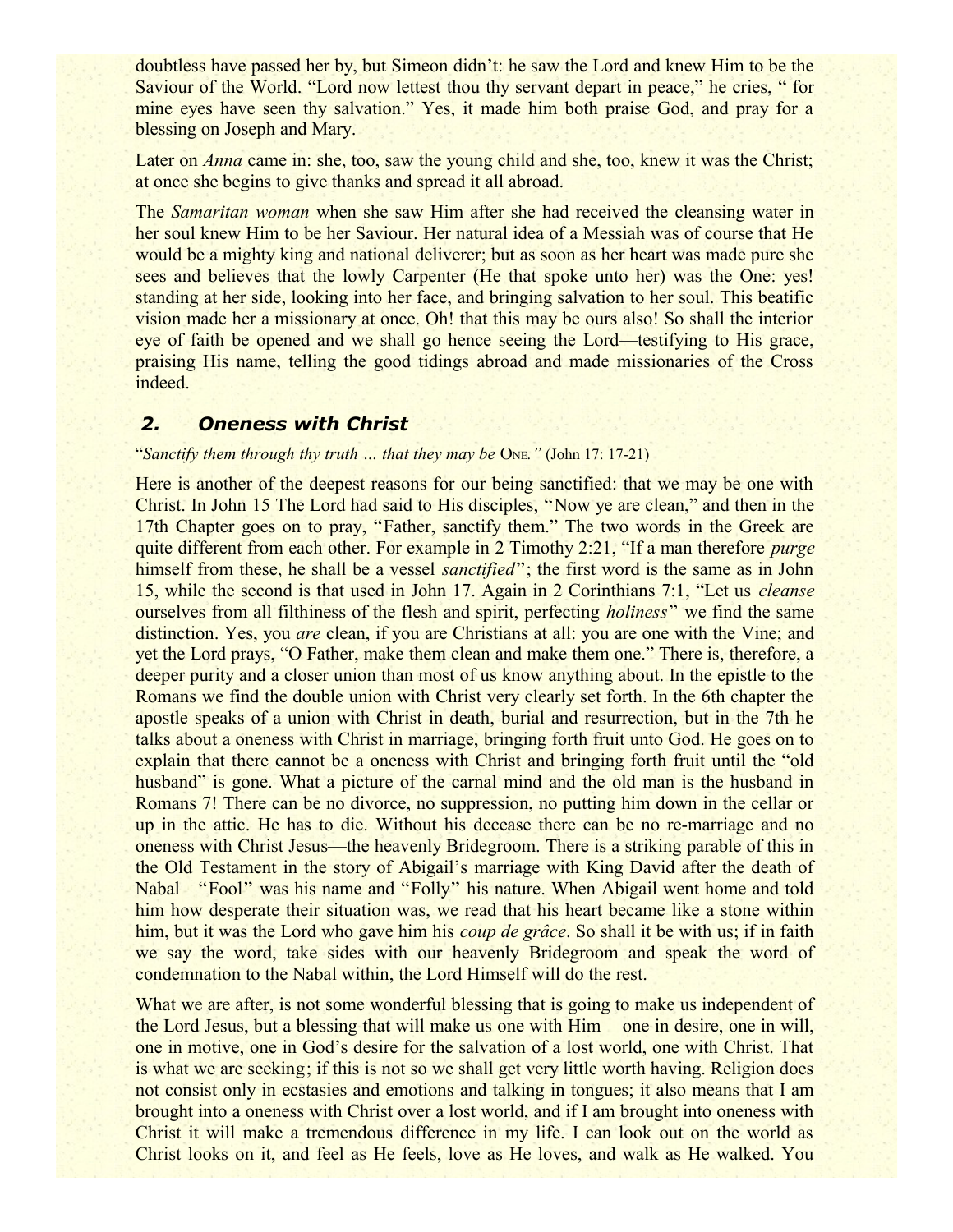remember Paul prayed that he might know the fellowship of His sufferings: I do not think that this refers to the past sufferings of Christ; it certainly does not mean emotional sentiment about the suffering of Christ on the Cross; he is surely thinking of His present sufferings, His bitter disappointment and sorrow and suffering the Lord Jesus had over His people! And we may know something of that too in fellowship with Him: that is the suffering I desire to enter into. May the Lord so sanctify our hearts that we may all be one with Him—for union with Jesus demands the cleansing, sanctifying experience of which we are thinking.

#### *3. Usefulness and Power*

"*If a man purge himself … he shall be a vessel … sanctified and meet for the Master's use."* (2 Tim. 2:21.)

It is blessed to see the Lord, blessed to be one with Him, but there is a further reason that makes sanctification a necessity: it is declared to us in the above passage. What a marvellous verse that is! Those of us who know the awful weakness, the failures, and the miserable slip-shod makeup that some of us have, can never cease to marvel that God can not only make us a vessel unto honour, or that He can sanctify us, but that He can make us fit for His using and ready for every good work. Here is the reason why we lack power and are so unusable in God's service: we are not yet clean within: and the Lord knows that if He began to use us we would get puffed up with pride. As Brengle says, "Don't pray, Lord use me, but, Lord, make me usable." God is using men and women today to the utmost limit of their ability. He will look after the using, if we will only get detached from ourselves, so that we can praise the Lord if someone else is used as much as ourselves. Oh! what liberty that is! Some of us know the bondage of jealousy and envy, that springs up in our hearts when we hear of some Christian worker being used more than we are, and some of us know the inward freedom, when we do not care who is used, if only the Lord Jesus is glorified. Oh! how we have longed for that inward purity, that absence of jealousy, pride, and every evil work! Until we are free we are not ready for His use. That is the reason why we need a clean heart. God can then take us up as He pleases: He can put us down as He pleases, for He knows that we shan't grumble or murmur, but will still praise Him because we are occupied and satisfied with the Lord Jesus Himself, rather than with our service for Him. Yes! God has got to do a deeper, more drastic and a more real work in our hearts than we dreamed of, when we were in the land of Egypt. All we thought of then was that we were in bondage. Thank God we are out of bondage! But when we get into the wilderness we begin to find out how much there is of Egypt still in us. We begin to find out from bitter experience how much there is of this corrupting evil thing: no! we don't want it to be there, but there it is all the same, creeping into all we do and say. It is like an unclean fountain, pouring out its evil thoughts all the time. How can the Lord Jesus take us and use us till He has made us "clean" and "free" and "whole"?

#### *4. The Power to Love*

"*Seeing ye have* PURIFIED *your souls in obeying the truth … see that ye* LOVE *one another with a* PURE *heart fervently."* (1 Peter 1:22)

"*The end of the commandment is love out of a pure heart."* (1 Tim. 1:5)

"The kingdom of God is not meat and drink, but righteousness and peace and joy in the Holy Ghost." (Romans 14:17) That is to say, it is not the meat and drink of the body, but it is the meat and drink of the soul. We may call righteousness, which is faith and love, the meat, while peace and joy are the drink of the soul. There are a lot of people who are spiritual drunkards: they want nothing but peace and joy, mere emotional experiences; but faith and love are not emotional, they are very practical. Love is not necessarily emotional at all: it is solid, real, and full of good works. The secret of the ability to love is a pure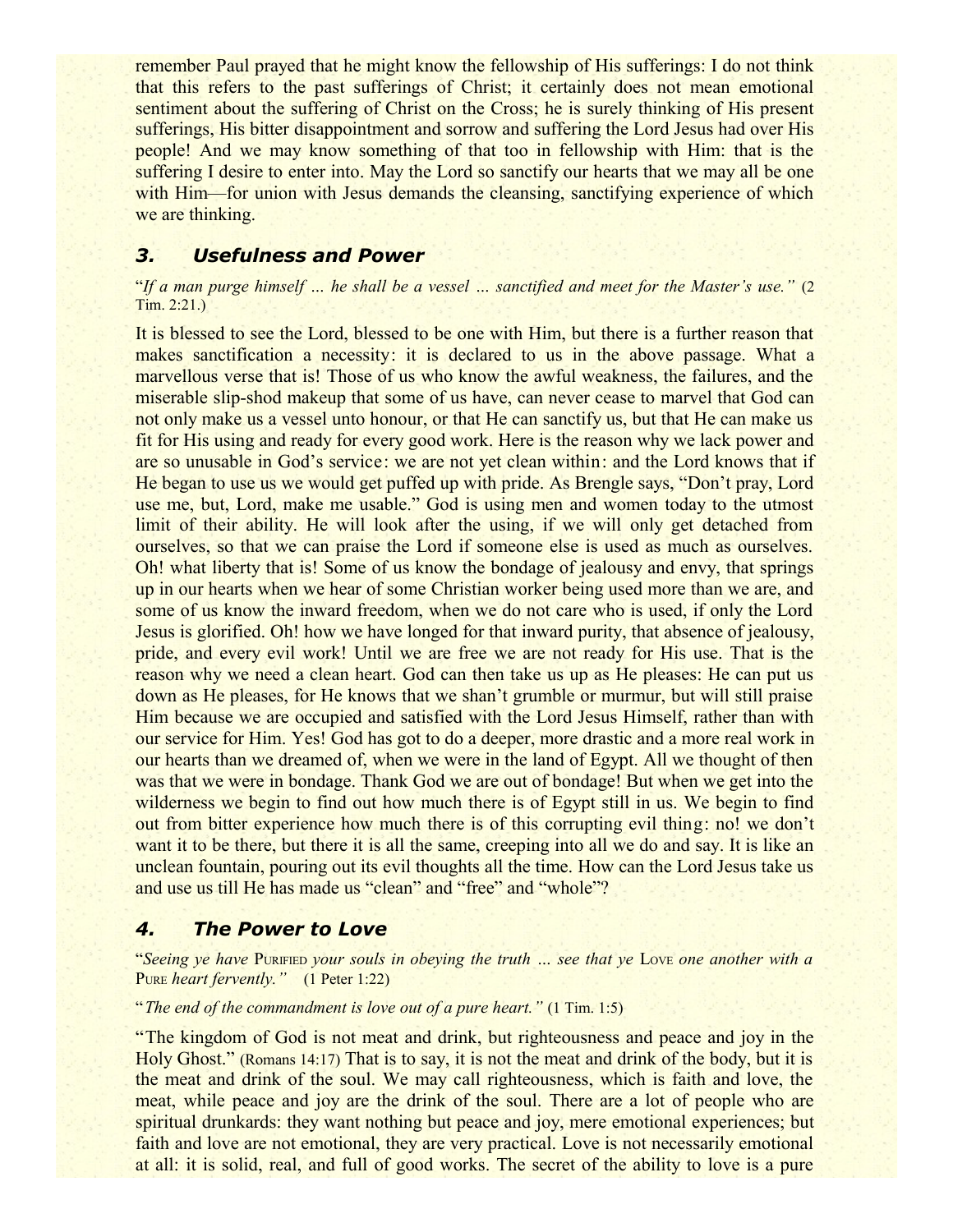heart. Love to God and man, pure and unadulterated, cannot proceed out of a heart that is still defiled with bitterness and envy. Just as you cannot put the new wine of joy in old bottles, so you cannot put a patch of heavenly love on to an old garment. The garments of holiness, the raiment of love unpatched and unspotted have to be put on, that the shame of our nakedness do not appear. Oh that God may give us a yearning desire to have love out of a pure heart! "Yes!" you say, "We like the word 'love' but we don't like the words, 'a clean heart.'" Well, David did not object to them anyhow, did he? And I am willing to be in David's company and cry with him, "Create in me a clean heart, O God." (Psalm 51:10) Oh! do be careful about despising God's words, for Christ hath declared "Whosoever is ashamed of Me and of My words, of him will I be ashamed." "Love out of a pure heart!" Can anything be more beautiful? Let us seek in these days with all our mind and soul and strength! and God will purify and fill and cause us to overflow!

The Word of God presents us with still another reason why we should be entirely sanctified—

#### *5. Preparedness for the Lord's Coming*

"*The God of Peace Himself sanctify you wholly . . .unto the coming of our Lord Jesus Christ."* (1 Thessalonians 5:23)

I wish you would take your Bible and look carefully into this matter. Take such passages as 1 Thessalonians 3:12-13; 1 John 3:3; 2 Thessalonians. 1:10-12; Titus 2:13-14; and many more, if not all other passages relative to this theme; and you will find that holiness of heart and His appearing are never separated. Oh how ashamed we should be, if He came and found in our heart envy and pride, and malice, uncharitableness and unbelief, the fear of man and the shame of the Cross. I do not know how much you want left in your heart: I do not want any of it left. "Ah," you say, "We must have a little sin to keep us humble." Do you really believe that? Sin never makes us humble, for if it did, the devil ought to be the humblest creature on earth. No! No! Only the grace of God can make and keep men humble. This is a deeply solemn aspect of the matter—the white robes—the wedding garment—preparedness for the appearing—the fitness and not merely the right to enter the marriage supper of the Lamb—are surely the holiness of heart He has created for us—His purchased blessing. Without it, alas, we may be left outside to pass through the days of the "great tribulation" -those saved as by fire. Do not be content with the right to enter; we need the fitness. Imputed righteousness gives the former, but His imparted righteousness —Christ as our sanctification, appropriated and put on, can alone make us ready for His appearing; that when He does appear we may not be ashamed before Him.

#### *6. Ability to Praise in Time of Reproach*

"*Wherefore Jesus also that He might sanctify the people with His own blood, suffered without the gate: let us go forth therefore unto Him…bearing His reproach…by Him let us offer us the sacrifice of Praise."* (Hebrews 13:12-15.)

In passing I want you to notice particularly the words "sanctify with His own blood." There is a form of doctrine that is preached nowadays that makes sanctification the result of the Holy Spirit's indwelling. This, of course, is true, but not the whole truth. In Romans 5:9, we read that we are "justified by His blood," but here we learn that His blood sanctifies our hearts. The meaning is plain. Before the Holy Ghost can come and take full possession, there has to be cleansing of innate sinwardness from the heart through the efficacy of the blood of Jesus—the "body of sin" has to be destroyed by the Cross: the disease of the soul has to be healed by "His stripes." Here is a reason why so many people who come to meetings, and pray and consecrate themselves, asking to enter His Rest, yet as far as we can see never do enter: at best they are satisfied with mere notions: there is no reality. They fail to see that before this we need to be sanctified by His blood. "His blood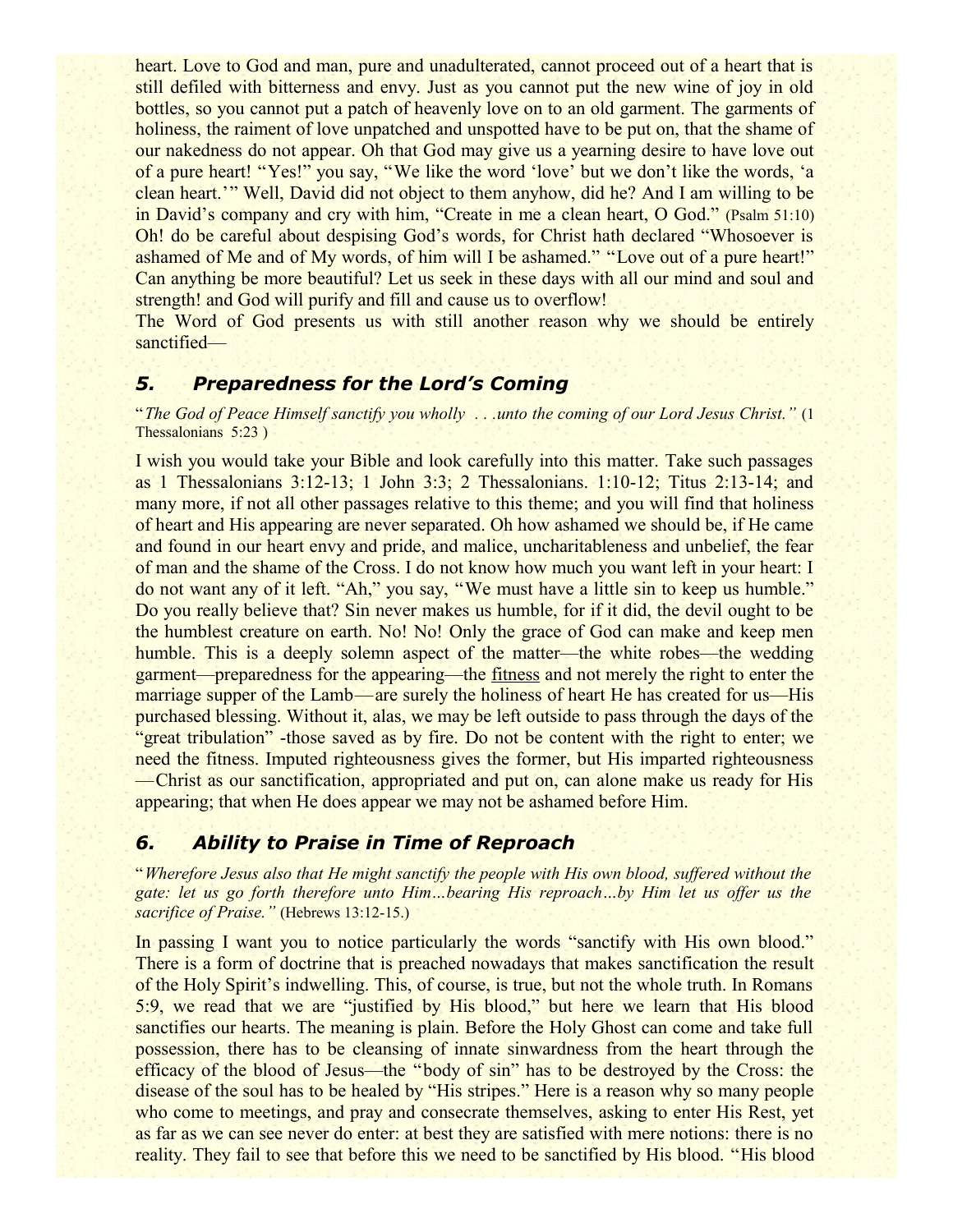doth make me holy," for in it is a sin-destroying power. I merely say this in passing.

The point of the passage before us is that without His sanctifying grace and power we cannot "go unto Him without the camp bearing His reproach." Here is a very real, result of sanctification, the ability to bear the reproach of Christ, and not be ashamed. May I ask you, when you are traveling in the train for example, are you ashamed of the Lord Jesus? How many Christians I find as I travel about are ashamed of Him. They have no power to confess Him or win others to Him. Some of us have suffered from that false shame, haven't we? There are men who naturally have a very strong character and yet when it comes to witnessing for Christ they are utterly weak. It takes more than mere natural strength to eradicate that fear of man and the shame of the Cross. Oh! isn't it amazing that we should ever be ashamed of Christ. What an awful day that would be, perhaps the most awful moment, when we look back on all these accepted customs of the world, and remember that we were ashamed of Him in its presence. Beloved, may we get it all out of us in these days. Do you believe it can be done? I know it can. Out of the most timid person God can take away all the fear and false shame, if they will only let Him sanctify them entirely by His blood: but you won't let Him do it unless you are convicted over it, unless you feel that your witness and worship and testimony have been miserable performances and cry out, "Oh that God would bring me into a place where I can help someone and be a blessing." You remember the little boy who was asked why the lions could not eat Daniel and he innocently replied, "Because he was three parts grit and all the rest solid backbone."

He sanctifies the people by His own blood in order that we might go without the camp, bearing His reproach. The body of the sin offering was burned outside the camp. It was entirely consumed, after certain parts had been burned upon the altar. The fire speaks to us of the Holy Ghost and the word "body" reminds us of St. Paul's striking words, "The body of sin," "The body of death," and "The body of the flesh" (R.V.) Why does the Apostle use these strange expressions? Surely that he may show us that he is talking about the sin as a totality, an entity (not mere guilt, habit, or action) to be destroyed and consumed. The blessed result will be that we shall have power to bear His reproach, and by Him offer the sacrifice of praise in the midst of persecution, criticism and shame. We can never get real praise and thanksgiving out of a heart that is not yet made clean and sanctified by His blood, at least in circumstances of suffering and reproach.

And now lastly. We close with another, and perhaps the most important result of a sanctified experience—

#### *7. The Power to Obey*

"*Elect according to the foreknowledge of God the Father, through sanctification of the Spirit, unto obedience."* (1 Peter 1:2)

It is not too much to say that the heart of the Gospel of the Lord Jesus Christ is to make us obedient; just as the essence of that sin which ruined the human race was disobedience. We are not only like lost sheep losing our way, ignorant of the way back, but we all have "gone our own way," a very pleasant way, and a very respectable way maybe, but our own way that is far away from God nevertheless. The purpose of redemption is to bring us back to the place of perfect obedience. The Lord Jesus Himself came to show us its reasonableness, righteousness and blessedness -by His living a life of unswerving obedience to the will of God. Are we assured that such a life is impossible without first experiencing an entire sanctification of our nature—the cleansing out of every bit of rebellion, self-will and self-pleasing? God the Holy Ghost can bring into captivity every thought to the obedience of Christ. So, and only so, shall we gladly obey and follow in His steps. "Unto obedience." We know perfectly well the value of these words: we ourselves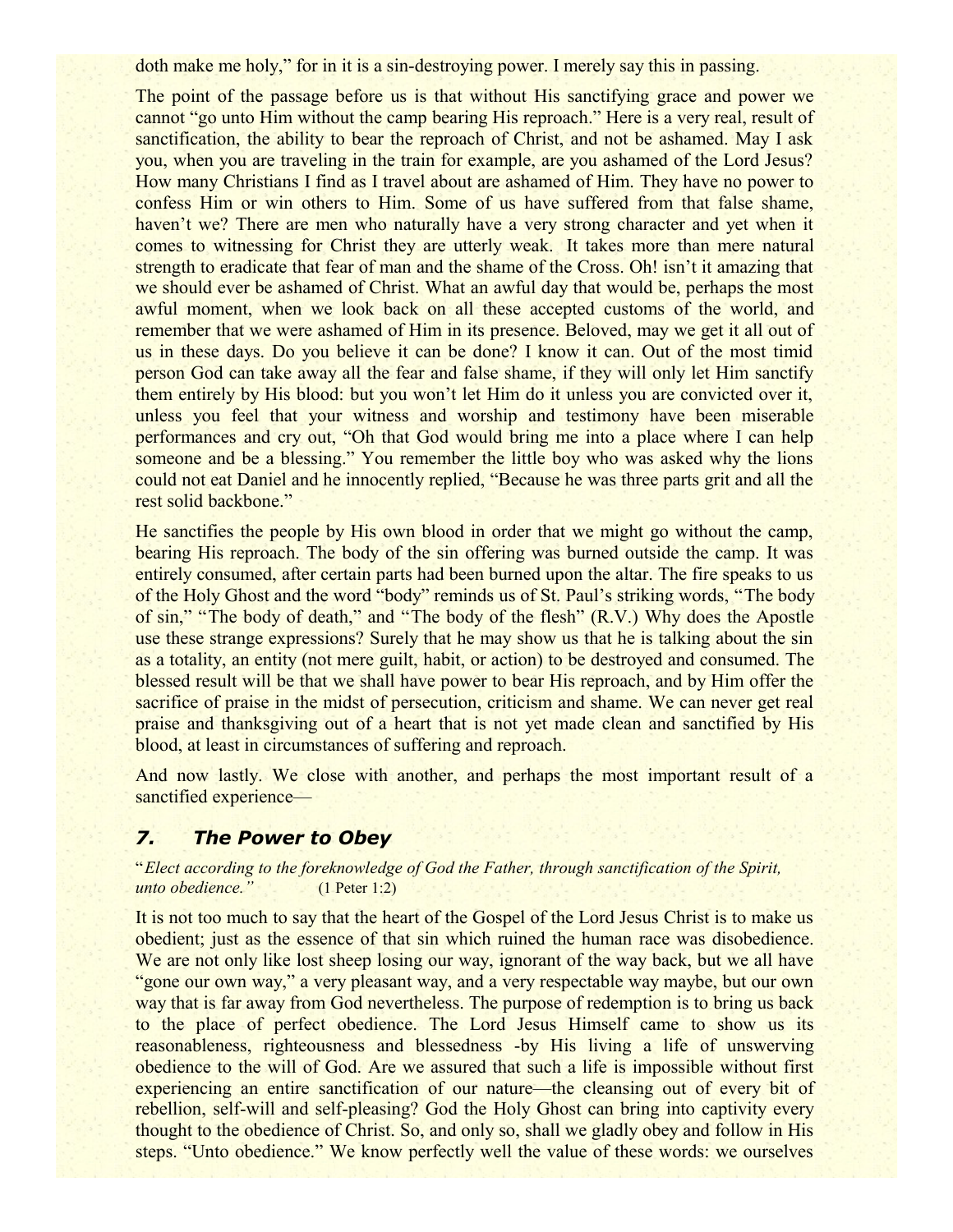do not want the smart kind of people as our servants: we want men and women whom we can trust. They may not be very brilliant, but if they are perfectly faithful and obedient we are satisfied. What a comfort it is to have men and women like that about us, and how disappointing it is to have the exact opposite! Is it otherwise with God? By no means He, too, does not want brilliant men and women so much as those who will be sanctified unto obedience. Oh! may He make us such. May He take all the disobedient spirit and selfpleasing out of our hearts at this time. Some of us know so well our own slip-shod nature that we can cover up and conceal it very cleverly from our friends, but we still know and God still knows all about it. Thanks be to Him that He can alter it and sanctify us body, soul and spirit, so that we obey Him and be ready for Him to use us for His glory.

These then are some of the reasons why we need the great work of sanctification in our souls. Let us glance at them again as we close.

(1) We need it that we may "see the Lord." Until the heart is pure there can be no vision: sin and fear and unbelief blur and dim the sight of our soul. (Matthew 5:8; Hebrews 22:14)

(2) We need it that we may be one with Christ not only in will, but in desire and affection, mind and motive, yes, in all the powers and affections of our soul. (the whole chapter of John 17)

(3) We need it that we may be a vessel meet for His using—power and usefulness are dependent on the sanctification of our nature. (2 Timothy 2:22)

(4) We need it that we may love. This cannot be until all evil has been cleansed from our heart: we cannot love till we are sanctified within: the pure essence of love can only be poured in and out of a clean vessel. (1 Peter 1:22)

(5) We need it that we may be ready for Him at His appearing—that the shame of our nakedness may not appear, and that we may be confident before Him when He comes. (1 Thessalonians 5:23)

(6) We need it that we may be enabled to bear His reproach without the camp and offer therein praise and thanksgiving—rejoicing evermore, praying without ceasing, and in everything giving thanks. (Hebrews 13 12-15)

(7) Finally we need it that we may be perfectly obedient to our Master. Until all selfwill and self-pleasing be taken out of our heart we cannot follow in His steps. (1 Peter 1:2.)

May the Holy Ghost make these simple thoughts a blessing to our souls and stir up our hearts to seek and obtain all that is purchased and procured for us through the sacrifice of His dear Son. —Amen.



# 2. SANCTIFICATION: ITS NATURE

W<sub>E</sub> are now going to consider together the nature of that great experience described in the word of God as Sanctification or the entering into a state of Holiness of heart. We may define it as righteousness *imparted* just as justification may be called righteousness *imputed*. "The Sanctification without which no man shall see the Lord." (Hebrews 12:14, R.V.)

I do not propose speaking of the various theories as to how we enter into this gracious state—there are some six or seven—but they do not concern us here. Nor, moreover, do I intend to be abstruse or go into any psychological study of the question, but I think it may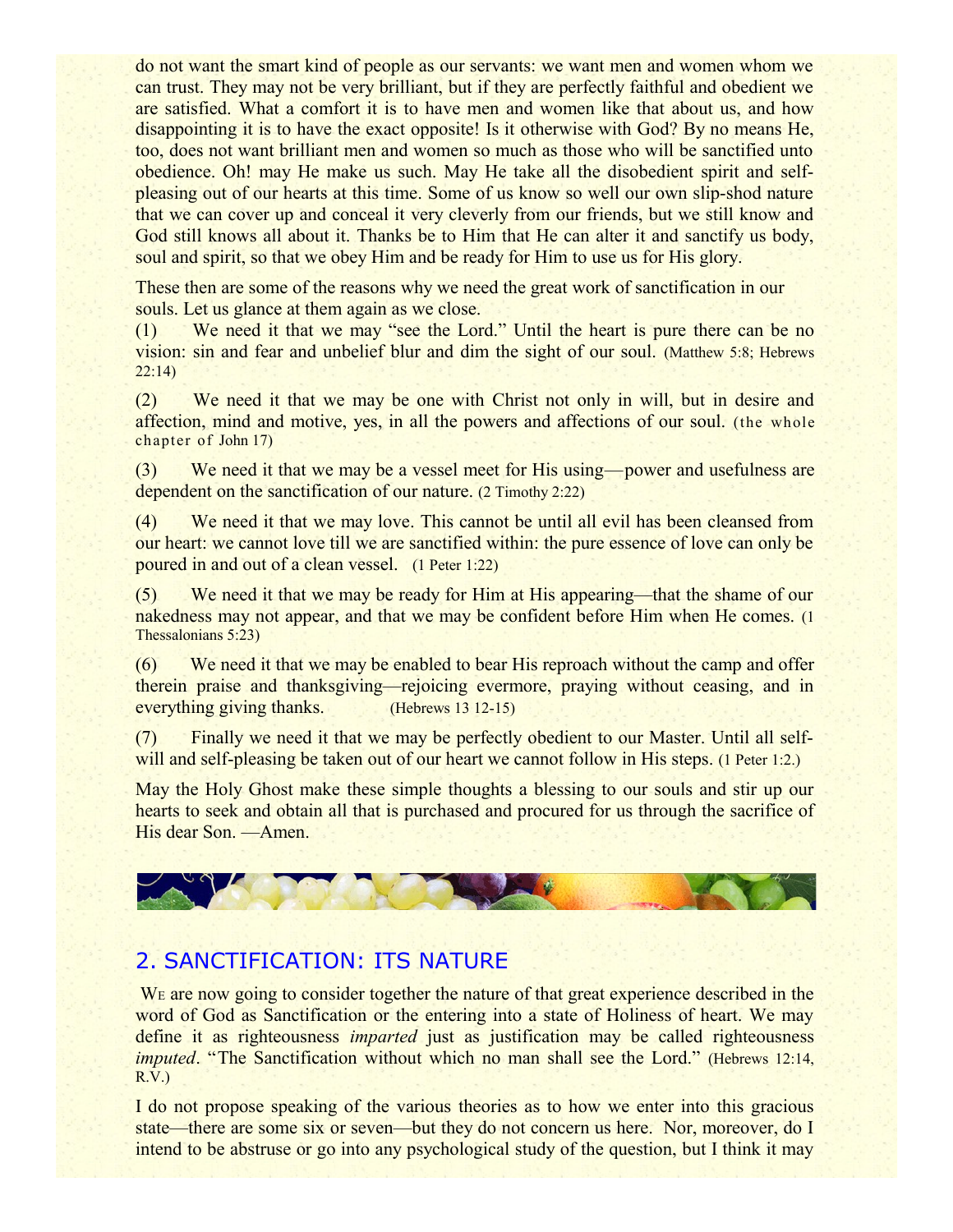help us if we glance for a moment at the constituent elements of our nature. The activities, or faculties, of the human soul may be described as follows, Conscience, Will, Mind, Memory, Imagination, Affections and Desires—though of course it is obvious that in each one of these, mental activity is present. There can be no exercise of any of these faculties without the activity of the intellect, and yet for a practical purpose we can divide our nature in some such fashion.

We are all conscious of these faculties and their activity: and we are all equally conscious, if we will but reflect, that every one of them has been distorted, perverted, poisoned and rendered ineffective by the work of Satan, the arch-enemy of man. But the Son of God was manifested to destroy the works of the devil, sanctify the soul and bring us back again to a perfect happy confidence in God. I think, therefore, it may be helpful to consider what is done in the various faculties of our nature, taking them one by one—and finally investigate the cause and root of all the trouble. But above all I want you to be convinced that God desires to purify all these faculties and powers, so that everything within shall bless His Holy name, and there be nothing remaining, that cannot say Amen and Hallelujah to His gracious will. Do we believe this is possible? Or, is it too good to be true? Surely not with such a God as our God, and such a Saviour as the Lord Jesus Christ.

#### *1. The Conscience*

"*How much more shall the Blood of Christ … purge your* CONSCIENCE *from dead works to serve the Living God."* (Hebrews 9:14)

When as a sinner we seek and find the pardon of our sins, the clamor of our awakened conscience is for ever stilled—the blood of Jesus silences its fierce and implacable accusations—its sting is extracted: its voice silenced. But there is still a greater change. The Conscience is renewed. Some of the most unregenerate men and women have been the most conscientious; but when the grace of God reaches the heart, the conscience is both enlightened and renewed.

Our text, however, speaks of a yet deeper experience in the words, "purified from dead works" to wait on the Worker, even the living God; not merely freed from past sin and guilt, nor from mistaken and misguided zeal, but from doing things in our own strength, and urged to wait on the One who works for us. The conscience is cleansed and purified; and it is the blood of Jesus that does the work. The allusion in our text is to the sprinkling of water containing the ashes of the red heifer, upon the priests, who had been engaged in burying the bodies of the dead, slain by the plague, instead of waiting in prayer and praise and worship in the Holy Place; so shall it be with our conscience when we obtain the blessed cleansing of the blood of Jesus in all its supernatural fullness. We shall wait on God who waits to do His work in us.

#### *2. The Will*

#### "*I am crucified with Christ."* (Gal. 2:20)

The will is the fortress of the soul. We may call it the ego, the very self of man. Till this is captured—till this is surrendered—there is nothing. When we are born again of His Spirit, it is then that through God's free grace the will is transformed—the ego is crucified with Christ—the self-will, the rebellion and disobedience are removed. There is, in other words, a real surrender to the claims of God. In a way that, I suppose, we shall never understand since this is accomplished through the sacrifice of Calvary. "I am crucified with Christ," says the Apostle. Through His death and sufferings is dealt the deathblow to my self-will and rebellion. Here is sanctification begun—a glorious beginning when the fortress falls. This is, I know, worked in us by the Holy Ghost, but it is only possible because He who knew no sin was made sin for us.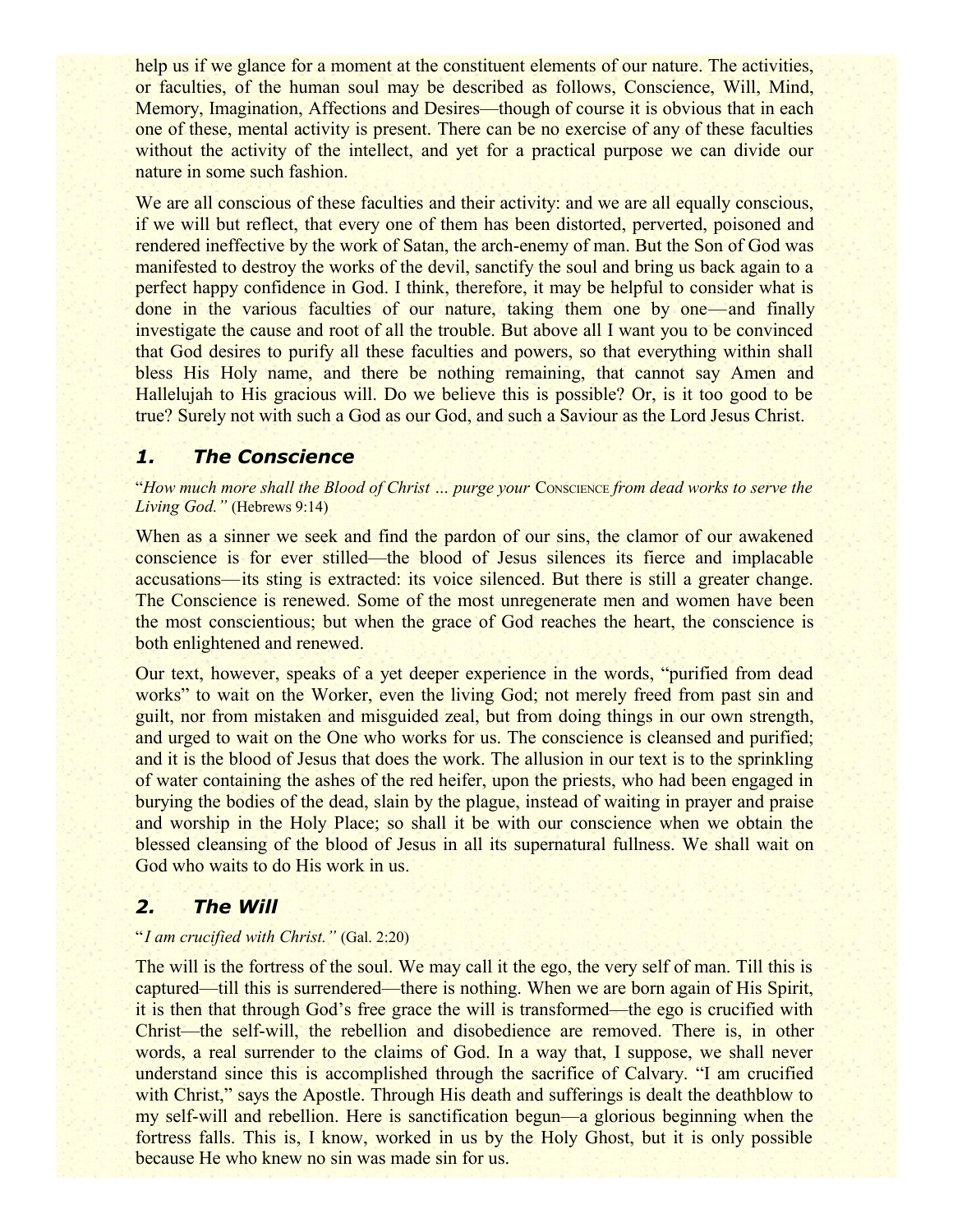And yet though the dark fortress may have fallen, Sanctification is certainly not complete. Many suppose that the surrender of the will is all. Alas! We soon discover our mistake. When the devil did his work he made a thorough job of it. Every part of our nature was twisted, perverted, poisoned and animated by his serpent virus. But praise be to God, He can effect a perfect cure and thoroughly undo all that the devil has wrought within.

Strictly speaking, our conscience and will are two great spheres of our nature in which God's *regenerating* grace operates. Our conscience is "purified" (Hebrews 9:14.), and "our will" is "crucified" (Galatians 2:20). But complete sanctification covers a yet wider and deeper ground than these.

## *5. The Desires*

#### "*They that are Christ's have crucified the flesh with the affections and lusts."* (Gal. 5:24)

I have spoken of ground deeper than the conscience and the will—I refer, of course, to the *desires* of the heart. In the Hebrew and Greek originals of the scripture, there are some sixteen words used to express the noun, and about twenty-six the verb "desire." Sanctification reaches these deep places of the soul. Most of us are all too conscious of the truth of Wesley's line—"My will seems fixed, yet wide my passions rove"—conscious that lower and deeper down than our wills there are hankering desires so strong that they would bring again into captivity the will that has been set free. Let us look well to our hearts. What are our real desires? "Desire nothing but God," said John Wesley. Do we? Are there no unspoken desires for worldly things, ease, comfort and pleasure? As the Lord draws nigh to ask, "What shall we do for thee?"—we say, "Lord, give us the fullness of Thy Rest," but do we find in our hearts desires for other things far stronger than those we pray for with our lips? "Set your hope (or desire) perfectly on the grace that is to be brought unto you at the revelation of Jesus Christ," said the apostle Peter. (1 Peter 1:13, R.V.) Are our desires fixed thus? The Word of God speaks a good deal of this permanent fixing. Here it tells of our desires being fixed. The Psalmist cries, "My heart (i.e. my affection) is fixed." The prophet Isaiah talks of our *mind* or imagination being stayed or fixed on God. And yet before this fixing and establishing of our desires wholly God-ward can be accomplished, the Holy Spirit uses a stronger word—"Crucifixion." "They that are Christ's have crucified … the desires."

Here is the nature of true sanctification. There has to be a cleansing of dross from the desires of our soul.

Our conscience can be cleansed from dead works. (Hebrews 9:14)

Our will can be crucified with Christ. (Galatians 2:20)

Our worldly and carnal desires too can be nailed to the Cross. (Gal. 5:24)

#### *4. The Affections*

"*The Lord thy God will circumcise thine heart … to* LOVE *the Lord thy God with all thine heart and with all thy soul."* (Deuteronomy 30:6)

There is one command—the greatest—in the Word more beautiful than all the others. "Thou shalt love the Lord thy God with all thy heart and mind and soul and strength." There is a promise, too, more comforting and precious—the one I have quoted. "The Lord thy God will CIRCUMCISE thine heart to love ..." Why is that command so beautiful? It is not —thou shalt serve worship or obey in the first place, but thou "shalt love." We can't conceive of anyone giving such a command unless He first loved the one to whom He gave it to. No man asks for the love of a woman unless he first loves her. So too, is it with God. He could not bid us love Him with all our heart, if He had not first loved us.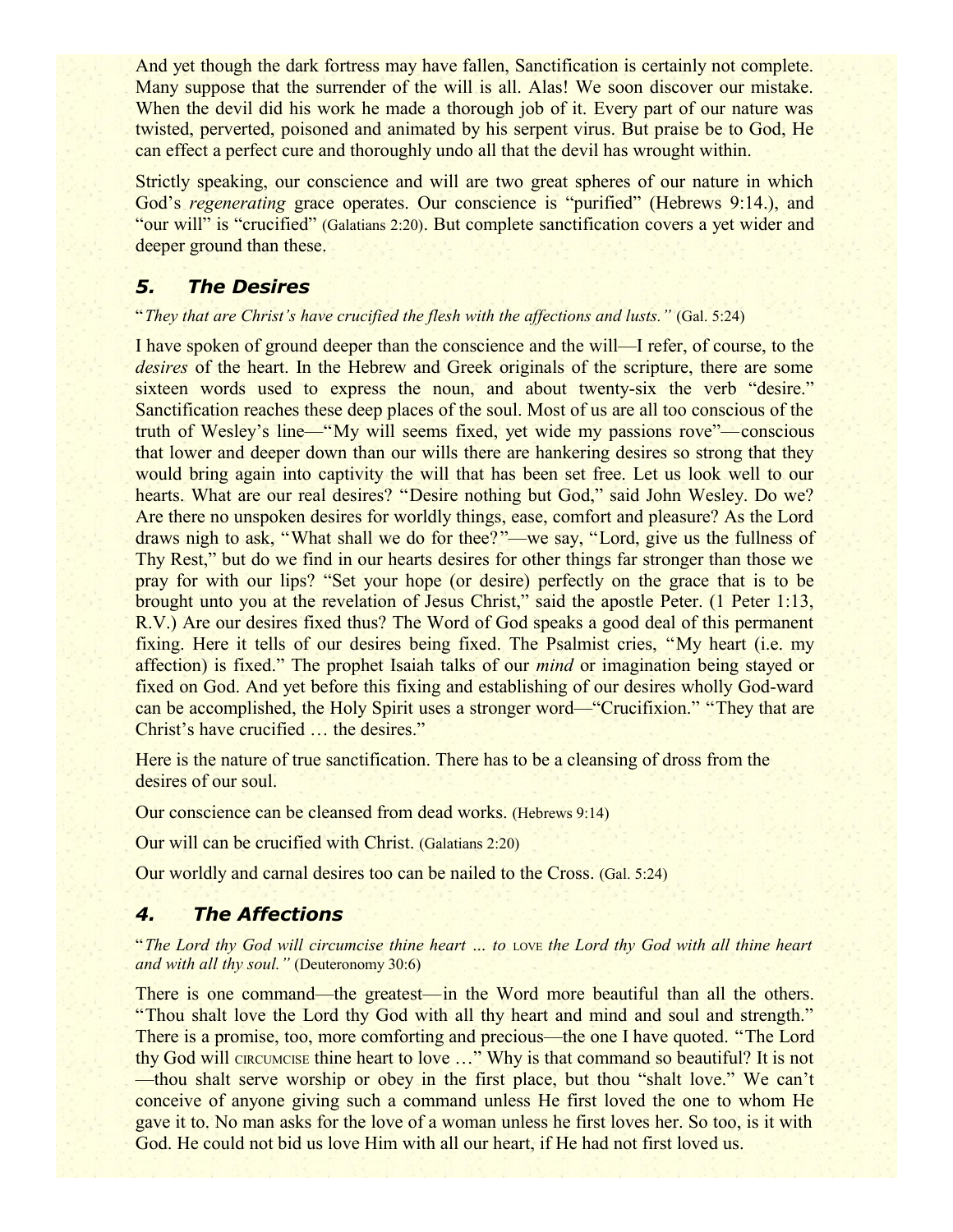Why is consecration and devotion to God so difficult with some of us? Surely it is because we are not in love with Him. Let us imagine the case of a young man who has to go to his place of work some ten or twelve miles distance every evening. He has to go in all sorts of weather, wet or fine, hot or cold—storm or sunshine—oh! how he grumbles and murmurs as he has to toil along in a blizzard or gale of wind! Let him however fall in love—the woman he loves residing at the end of his journey. How easy is his road! How delightful is his daily travel that brings him to the one he loves. There is no complaining now: hardship is now no hardship at all.

So it will be when our heart is circumcised to love the Lord with all our strength. I ask you to notice the word circumcised. St. Paul in applying it to our sanctification (Colossians 2:11) uses another word (άπέκδυσις) never found anywhere outside the New Testament, a very strong word—a "putting away from and out of" us the whole "body of the flesh"—the *whole* body as opposed to the *part* taken away in physical circumcision. Yes, it is a blessed taking away from and out of us of all that deflects our love and mars our whole-hearted devotion to the Lord, we love and gladly would follow.

## *5. The Imagination*

#### "*Every imagination of the thoughts of his heart was only evil continually."* (Genesis 6:5)

The subject of the imagination in the scriptures is very wide and deeply interesting. The prophet Jeremiah speaks much of "walking after the imagination of our hearts," and in every case he uses it in contrast to the "law," the "voice," and the "word" of God. The imagination is followed and trusted and obeyed rather than God's word, etc. There are three distinct words in the Old Testament all translated "Imagination." The first means "Formation," the second "Device," and the third means "*Stubbornness*." It is the last that Jeremiah uniformly employs.

We may say that imagination, the faculty that is always forming and giving shape to things that do not exist, is the stronghold of unbelief. We imagine that God is hard and austere; that His way is difficult; His will unbearable: we imagine trouble that never comes, difficulties that never appear: this is all the work of unbelief; unbelief says "it can't be done": "too good to be true"; unbelief whispers that sin is too strong, the giants are too great, the circumstances are too difficult, the price is too costly; unbelief paints upon the imagination fearful specters of failure and disappointment and all sorts of trouble.

Oh! that diseased imagination, permeated and saturated with the poison of unbelief! Can it be healed and made pure? Can it be filled with praising, believing, loving, rejoicing thoughts of God? Hear what the Psalmist said as he saw the people lovingly giving of their all to God—"O Lord God … keep this for ever in the IMAGINATION of the thoughts of the heart of thy people, and *prepare* their heart unto thee." (1 Chronicles 29:18) Yes, the heart will never be established or fixed till the imagination is cleansed and that, too, stayed upon God, as the prophet Isaiah declares, "Thou wilt keep him in perfect peace whose mind (*imagination* in the original) is stayed upon thee."

Oh! beware of "forming" a God of your own—one made after your own likeness, the outcome of your diseased imagination, saturated as it is with the poison of unbelief. Yes, God can sanctify even our imaginations and cast out all unbelief, so that we shall walk not according to the imagination of our own evil hearts but according to His "law," His "voice," and His "word." Amen! Yes!! Amen!

## *6. The Mind*

"*Renewed in the spirit of your mind."* (Ephesians 4:23)

In speaking of the mind I shall only refer to it in the sense of the thoughts of the heart.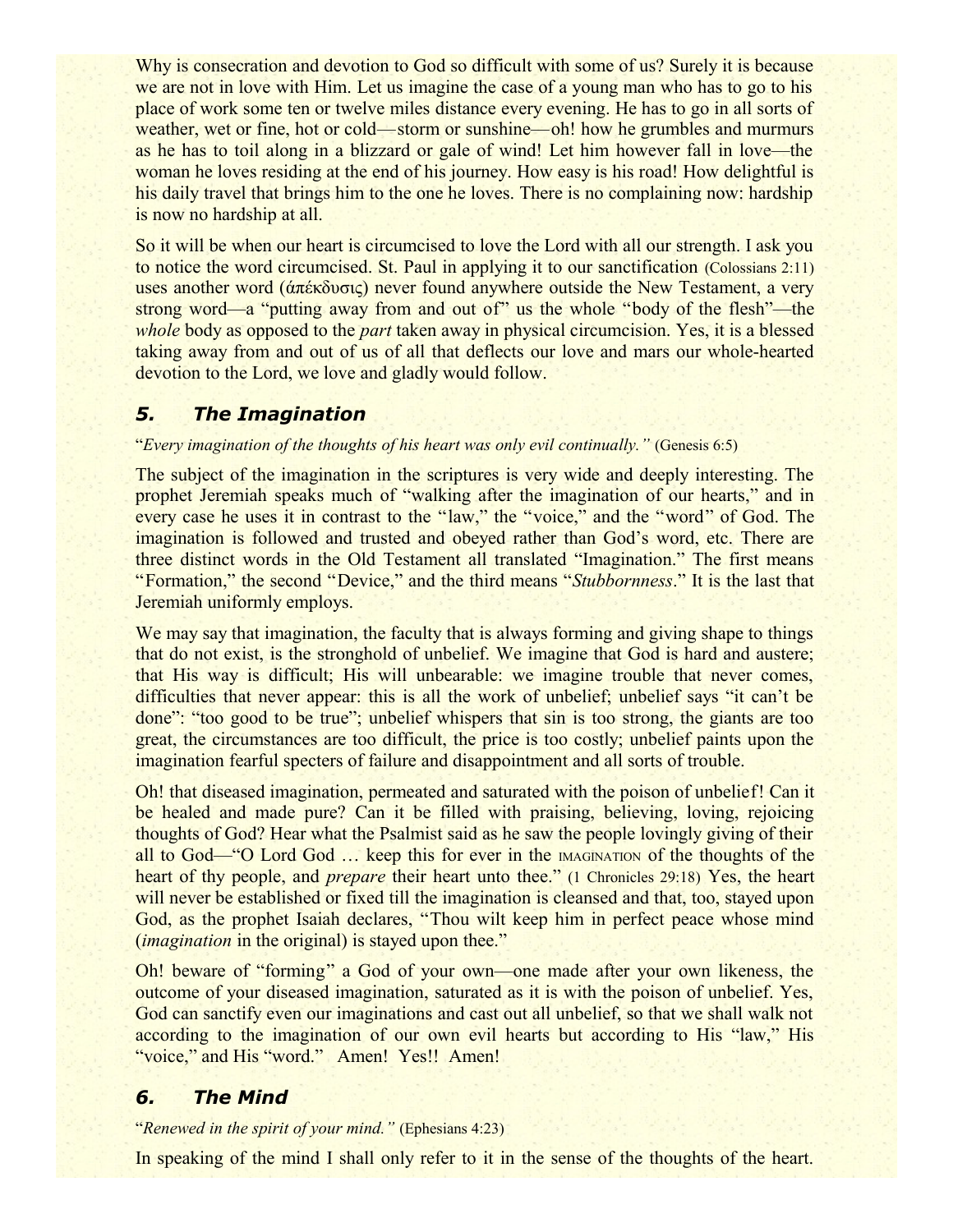Some people seem to think that God cannot deal with our thoughts, and yet "as a man thinketh in his heart so is he." "Sow a thought, you reap an act: sow an act and you reap a habit: sow a habit, you reap a character: sow a character and you reap a destiny." Truly the thinkings of our heart are the most important of all.

I am well aware that desire, imagination, and will are all elemental in the construction of our thoughts, but for the sake of plain people, I think we may consider the "cleansing of the thoughts of our hearts by the inspiration of His Holy Spirit" as a separate theme.

There are "thoughts of evil" passing casually through our minds: they come in a moment and are gone as quickly—leaving no stain, no sense of guilt, no sting or aftermath of pain. Of these I am not speaking. But there are also "evil thoughts," arising from the heart that mar and scar: blister and burn; that whirl us along in captivity and hold us there. These are they which fix and make our character.

Is there no balm in Gilead for these wounds? Is there no remedy? No deliverance? No inward cleansing of the source, from whence they spring? Must censorious, bitter, complaining thoughts, not to mention others more polluted, always arise? Verily nay—the blood of Jesus Christ does avail not only to pardon but cleanse and remove the evil making us pure at the source and fountainhead of our being, or as the Scripture declares, "renewed in the *spirit* of our mind"; surely this touches the cause and source of all the trouble, not the mind, but its innermost spirit. … He can "bring into captivity every *thought* to the obedience of Christ." (2 Corinthians 10:5)

## *7. The Memory*

"*I stir up your pure minds by way of remembrance."* (2 Peter 3:1)

Perhaps there is no part of our nature that reveals the evil effects of the fall of man more than our diseased memory. Why is it that we find it so easy to remember the evil and forget the good? For this there must be some reason.

God's complaint through the prophet Jeremiah was ever, "They have forgotten Me days without number." Moses in his closing address to the Israelites repeated again and again, "Remember, remember," and "Lest thou forget; lest thou forget," was his constant warning. Remember the bondservice in Egypt (Deuteronomy 24:22) Remember the sin in the wilderness (9:7). Remember the judgment on Pharaoh (7:18). Remember that God is the giver (8:18). Remember the day of Exodus (16:3). Remember God's judgment of Miriam (24:9). Remember the hindering Amalek (25:17). Remember the Sabbath (5:15). St. Peter repeated it also more than once; that he wrote to put them in remembrance, though they knew it already and were established in the truth. Oh! how treacherous and fickle and foolish is the memory even of the saint.

There are only three things that can change and heal and keep it fresh. (1) The Word of God. "These things have I told you that ... ye may remember" (John 16:4); (2) The Spirit. "The Holy Ghost … shall … bring all things to your remembrance" (John 14:26); (3) The blood of Jesus. "This do in remembrance of Me" (Luke 22:19). How can we remember unless we read and meditate on His word? How can we remember unless His blessed Spirit be the "Divine Remembrancer"?

Come thou everlasting Spirit, Bring to every thankful mind, All the Saviour's dying merit, All His suffering for mankind. Come thou Witness of His dying, Come Remembrancer divine, Let us feel Thy power applying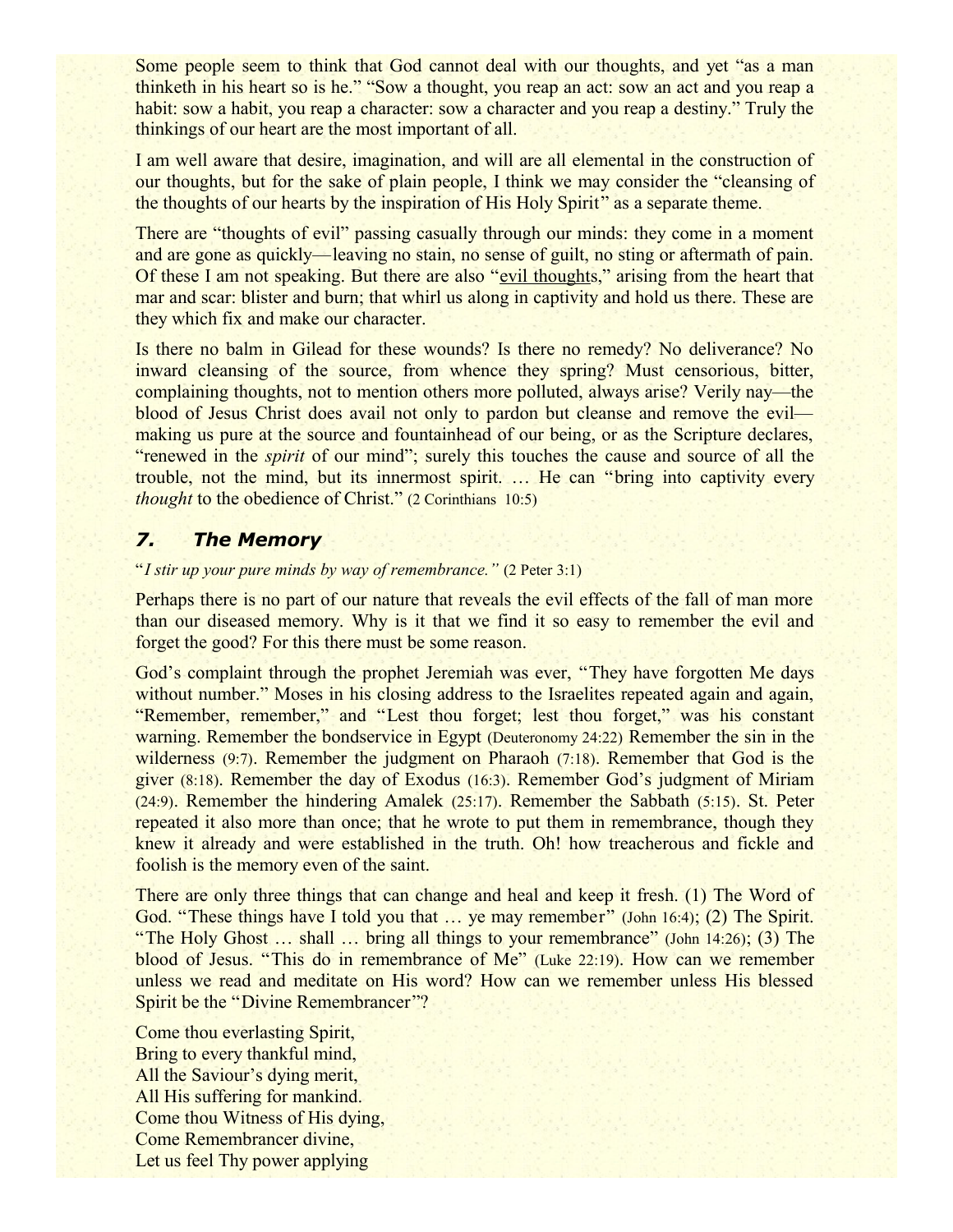Christ to every soul and mine.

How shall He keep us in remembrance unless the blood has first been applied to cleanse and heal? The water of the Word, the Spirit and the Blood, these three bear witness and keep the memory pure and fresh and true.

Such, dear friends, is the sevenfold work of sanctification. Our *Conscience* purified from dead works and renewed. Our *Will* transfigured; "I" crucified with Christ. Our *affections* circumcised, our *desires* nailed to the Cross, our *Mind* renewed in its spirit; our *imagination* stayed or fixed on God and our *memory* healed.

And now, before we close, I want to look a little deeper to find out the cause of all the trouble. Whence comes the perversion, distortion, defilement and disease of these faculties of the soul?

The story of the fall directs our minds to Satan, the great archenemy of man. Here is the primary cause—but is there no secondary one with which we can deal? There is. As we read our Bible daily we cannot have failed to notice something which appears everywhere in its pages again and again—as the reason of our disasters. That something has many names, or designations. Here are some of them—though there are many more—"The old man" (Romans 6:6). "The old leaven" (1 Corinthians 5:8). "The carnal mind" (Romans 8:7). "Indwelling sin" (Romans 8:20). "The evil heart of unbelief" (Hebrews 3:12). "The body of sin" (Romans 6:6). Had I time I could take each one of these and show you that these designations so carefully chosen of the Holy Ghost, give us different aspects of our evil nature, inherited from our first parents. The cause, however, is but one—depravity of nature (innate sinwardness), imparted by Satan to the human race. Here I have only time to speak of three:

1. THE CARNAL MIND. The special mark of this designation is idolatry, or perhaps we may say—hostility and enmity towards God—that aspect of depravity that says "No" to God's command, something within us that says "I won't obey" when He orders. As Christians, of course, we would never utter the words with our lips; but often in our hearts these sentiments are there. Yes, I will go nine-tenths of the way, but here on one point I will not obey God. Alas! we have all felt its power, this rebellious spirit—this carnal mind which is God's enemy. Thank God He can deal with His own enemies. He has "gifts for the rebellious also"; He can take away even this spirit of idolatry, for such it is. It is not our business to destroy this tenacious foe—we have but to acknowledge and humbly confess the awful fact of its presence before Him; and He will cast it out.

NOTE. —It is important to observe that it is "the MIND of the Flesh" and not "the FLESH" itself. The flesh *in itself* is not sinful; we are not told to cleanse ourselves from the flesh itself but from "all filthiness of the flesh." It is "the *mind* of the flesh" that is "enmity against God." Thayer, the great lexicographer, describes it this way: "The flesh in its ethical sense denotes mere human nature, the earthly nature of man apart from divine influence." Now our "human nature"—"our reason and all other faculties included"—is God-made and God-given, and cannot, therefore, in itself be sinful. The flesh seems to include our natural appetites, our heredity, our temperament and is affected by our environment and upbringing. Thus St. Paul says in Philemon 3:3-6, "I also might have confidence in the flesh. Circumcised the eighth day … of the stock of Israel … of the tribe of Benjamin, a Hebrew of the Hebrews," etc., etc., etc. Now none of these things was sinful; they were merely part of the natural man and his upbringing, and yet St. Paul designates them as "the flesh." They may become the avenues of temptation, but are only sinful when they are poisoned and dominated by indwelling sin.

2. THE SIN THAT DWELLETH IN ME. The special mark of this designation is impotence. "the evil which I would not, that I do." (Romans 7:19) Here it is not "I won't" but "I can't." I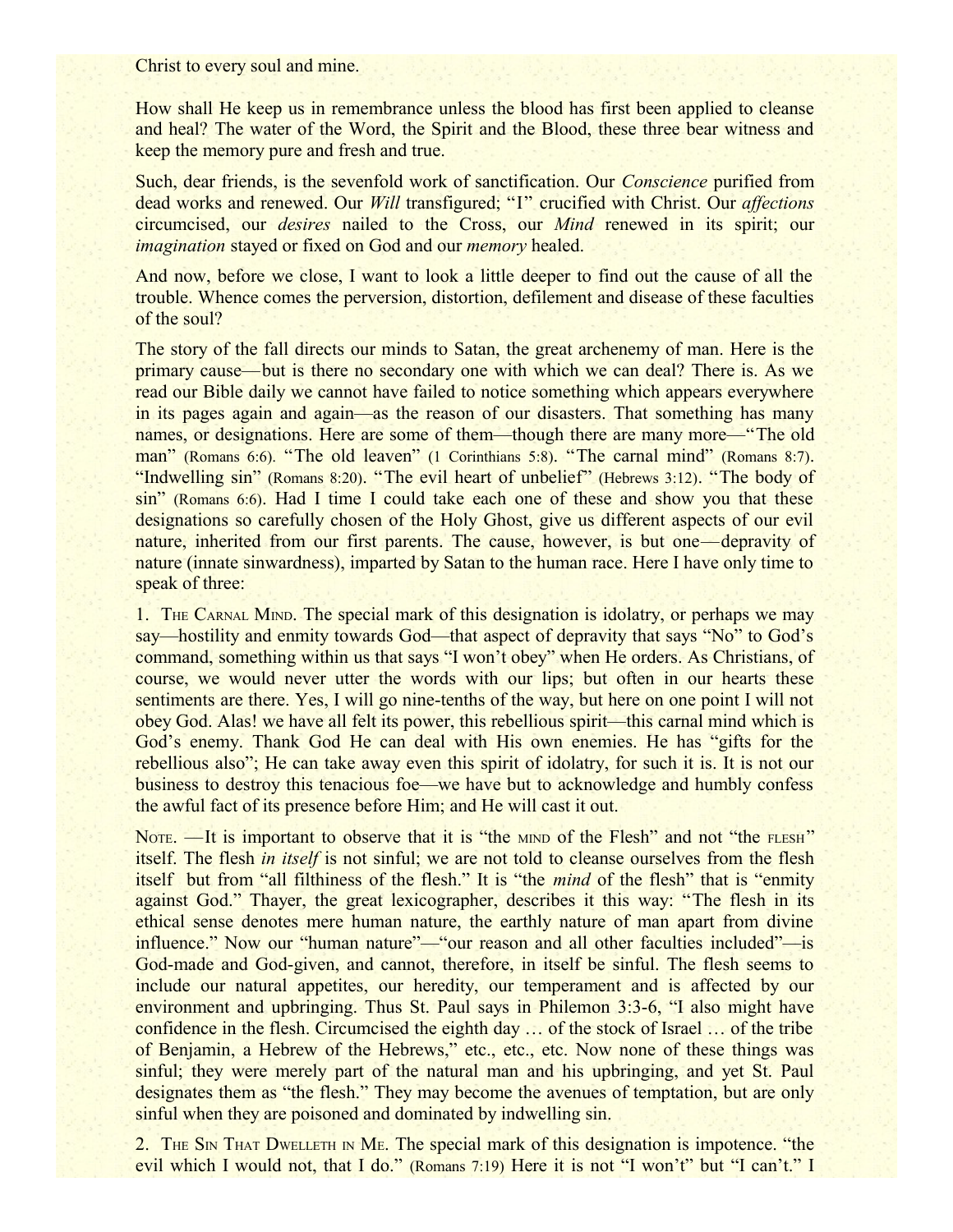can't keep sweet; I can't control my temper, my passions, my disordered desires—I can't love and suffer and obey. I can't forgive. I can't face this humiliating situation. I can't cast out this critical censorious spirit, or stop the murmuring, complaining thoughts of my heart. I have tried a thousand times but *can't.* Yes, the sin that dwelleth within, this natural depravity is the paralysing thing that makes us cry every time "the evil that I would not, that I do, and the good I would, that I do not."

3. THE EVIL HEART OF UNBELIEF. But there is something far worse than "I can't" or the "I won't." Its reigning power can be defined "I don't believe it can be any different." Here is the root of the whole trouble as I have already pointed out. All other sin can be detected by a thorough introspection; but until the Holy Ghost reveals it to us, we can never feel unbelief to be sin—"*the* sin of the world"—the one most awful and damning sin.

It causes terrible pain; to have no confidence in husband or wife or parent is the most cruel thing on earth.

It ties the hands of those who want to help us. If we don't believe that our would-be benefactor has true, disinterested motives, he may try to help us as much as he will, but he can't—not he won't, but he can't. We won't let him.

Let us apply all this to our relationship with God. Can we not begin to see that worse than any evil under the sun is an "evil heart of unbelief" towards a God of love—I want you, however, to notice that this unbelief is not necessarily in our wills (if we are true Christians); it lies lower than the sphere of the will. It is the poison that spoils our whole nature, our mind, memory and imagination and can only be dislodged and cleansed by the mighty power of God.

Here, then, is the cause of all the disorder and distortion in our God-given faculties—this trinity of evil—disobedience, impotence and unbelief—three names or designations of that inward bias implanted by the devil—that carnal and depraved nature inherited from our first parents.

Can God's sanctifying grace radically deal with so grave a problem and so mighty a force? Can He make us "free" and "clean" and "whole"? Can He sanctify *every* part of our nature? In reply to this question may I turn you to that wonderful Old Testament story as told us in 1 Kings 20.

It is hardly necessary to point out that King Benhadad mentioned there was a hereditary foe of God's people—surely a striking type of our inherited evil—a veritable Barabbas, merciless and unrelenting, demanding and seizing all in his power, as the opening verses of that chapter describe. You can no more satisfy or appease the carnal mind than quench Vesuvius.

You will notice as you read the story, the conflict and the victories, two of them: but God's intention was "more than victory." He has made us "more than conquerors" through Christ. After his second defeat, Benhadad escaped and fled to Aphek, where, we read in the marginal versions, he "hid himself in a chamber within a chamber." What a picture of the elusive power of indwelling sin! Feeling a little secure he comes forth to plead for his life. Oh! how humble *and* consecrated he appears! "All the cities I took," says he, "shall be given back to you; and you can even make streets in my capital, Damascus." Yes, the old man can be both "humble" and "consecrated," if only his life is spared. We know the rest of the story. Ahab spares him—makes a covenant with him, and sends him home. He does not, however, hesitate to murder one of his loyal subjects, Naboth, as is told in the next chapter, though sparing his deadliest foe. In the following chapter we read of Benhadad once more in the saddle and at war, giving instructions to his guards "to fight with none except the king of Israel"—the very man who had spared his life! That is true of the carnal mind every time. It can never change its enmity. It can no more be altered or changed than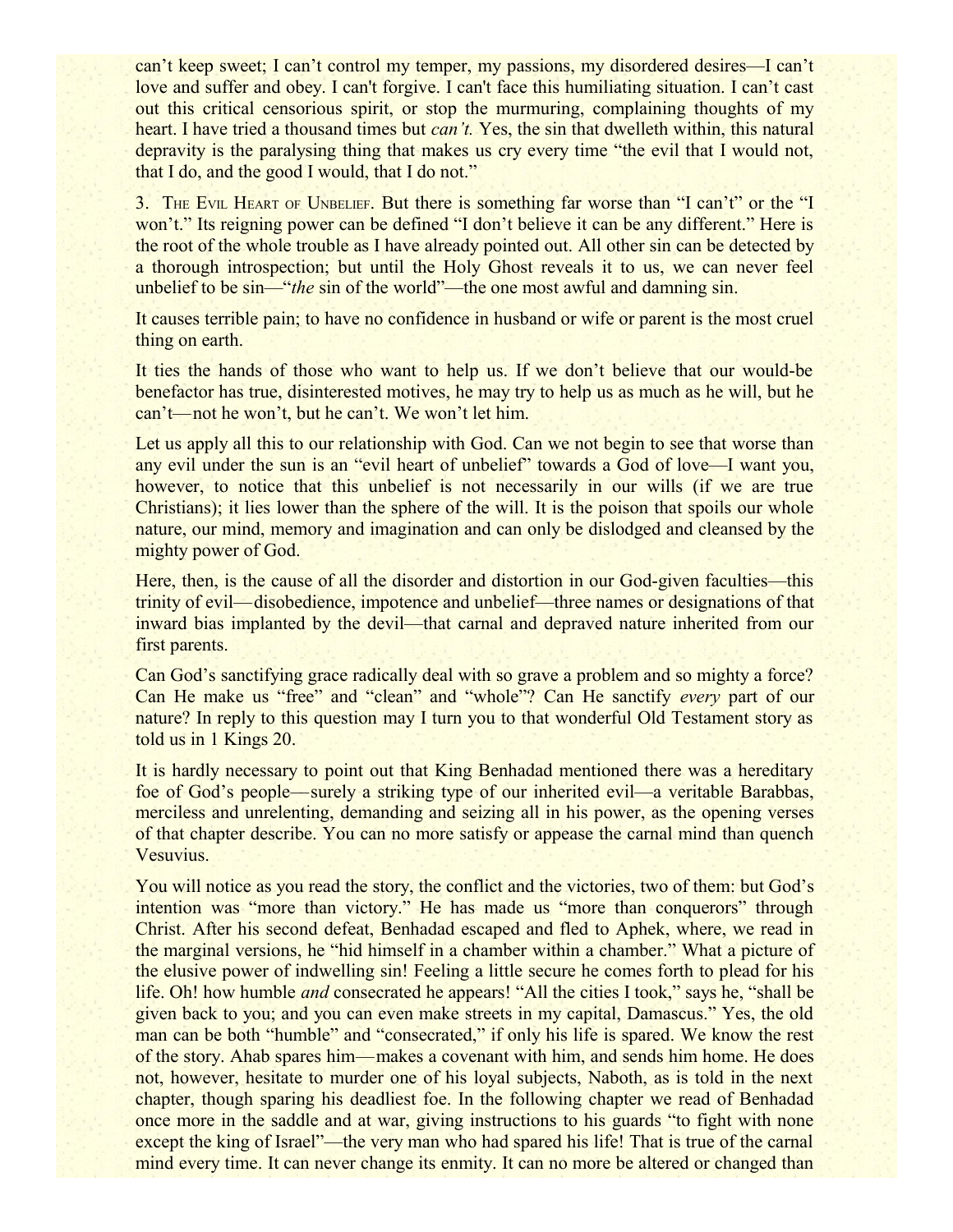Benhadad. Later on we read of Elisha healing the Syrian commander of leprosy; and sending home clothed, and fed, the army which came to take him prisoner; but Benhadad still remained the same old, ungrateful, unrelenting enemy to God and His people. So it is with the carnal mind. Oh! in what solemn fashion does the Spirit of God give us warning. A prophet of the Lord—goes to the king covered with his own blood—for no mere word of warning, however solemn, would suffice; but his wounds shall speak, his blood and suffering shall bring conviction. "The man appointed of God to *utter destruction*," says the prophet, "has escaped. Therefore thy life shall go for his life." And so, indeed, it came to pass. Shall we not see in this type the Christ of Calvary?

God has appointed to utter destruction "the man of sin" within our hearts. Shall fear or unbelief spare him? Nay, let us cry with one accord, "Crucify him!" "Crucify him!" "Away with him!" Let none of Ahab's spirit lurk within our breasts. Only believe: let us consent to the curse and we shall see Jesus lifted up as the serpent and made a curse for us. Then let us bow in faith and worship, praising Him till we find in blessed experience that all the evil is cast out; our hearts purified, and that everything within does bless His Holy Name. Amen



## 3. SANCTIFICATION: ITS WAY

"*And the very God of Peace sanctify you wholly; and I pray God your whole spirit and soul and body be preserved blameless unto the coming of our Lord Jesus Christ."* (1 Thessalonians 5:23.)

W<sub>E</sub> will now consider together the way that God takes to purify the heart. We have covered the necessity and the nature of this great experience. May His Spirit direct our hearts into another of its blessed secrets.

I remember hearing our brother, Mr. George Grubb, once say that God answers man's query of "how" with a gift. And so most assuredly He does. "How can a man be born again?" said Nicodemus. "How can you get living water seeing the well is deep?" "How can we eat Thy flesh and drink Thy blood?" "How wilt Thou manifest Thyself to us and not unto the world?" "How are the dead raised up?" To each and all of these enquiries the Lord replies—It is the gift of God. "He so loved that He *gave*." "I will *give* you Living Water." "I will *give* my flesh and blood for the life of the world." "I will *give* you another comforter." "Thou fool, God *giveth* it a body."

And so it is with the experience that we are considering. It is a gift; and a gift is a gift. Oh, let us get hold of this blessed fact. Repentance, faith and consecration are all man's part; but sanctification is a gift—something that God does in and for us. Every time He says it —"God giveth." May He pour some of this blessed balm into some tired, defeated hearts.

How, then, are we made pure within? How can the imagination, the mind, the memory, the desires, affections, conscience and will, be made perfectly whole, so that "all that is within shall bless His Holy Name"? This is what we are to consider.

## *1. God Himself does it by Love*

"*The God of Peace Himself sanctify you wholly." … "Faithful is He that calleth."* (1 Thessalonians 5:23-24, R.V.)

This is our first declaration. It is God that does the work. The God of peace: not, be it incidentally noted, the God of power or love, but of rest. The God who giveth rest, Himself sanctifies us. It is nothing that we do or struggle into. It is not a mental position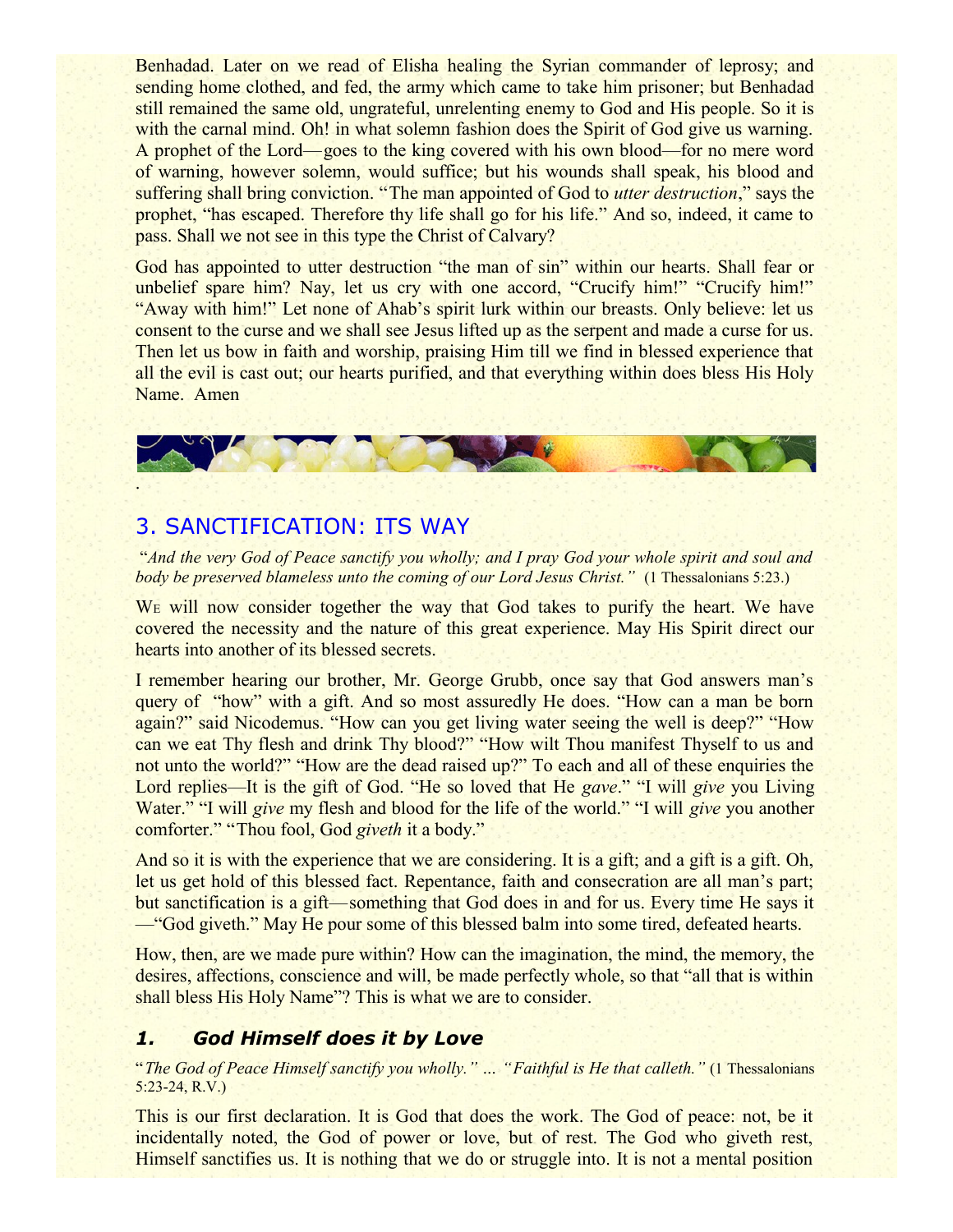which we adopt and then hold on to: it is a real thing, a practical emancipation from inward evil which God gives to the soul.

Will you notice with me the three words in verse 24? "Faithful."—"Calleth."—"Do." God's *faithfulness*, God's *love* and God's *power* are all taxed to the utmost in accomplishing this great work. Here for the moment I want to emphasize the second of these words, "Calleth," the indication of His love. "God commandeth men everywhere to repent," but here He *calleth*. When John Wesley was asked when one should preach the *doctrine* of entire sanctification, he replied, "Scarce at all to those who are not pressing forward: To those who are, always by way of promise; always drawing, rather than driving."

Yes, He calls us, woos us, allures us, invites us to enter the land of rest from innate sin. I am always suspicious of the modern method of trying to work people up to a state of consecration. The Lord Jesus in dealing with men and women always approached them in such a way, that of their own accord they confessed their sin and need. His treatment of the woman of Samaria is a beautiful instance of this gracious method. He gave her an opportunity to run away from Him. It was so, too, as He dealt with the woman taken in adultery. (John 8) How easy it would have been for her to slink away when all eyes were directed to the runaway Pharisees, but faith in His tenderness and grace held her fast, till His pardoning, sanctifying grace had done its work.

He draws you now. He calls you, poor, defeated, discouraged soul. He tells you that it is He Himself who does the work, the very God of Peace Himself.

One of the most wonderful themes in the Word of God is His message through the prophet Jeremiah. Turn, will you, to the opening chapter of that prophecy. Is it conceivable, he says, that a man who has put away his wife for unfaithfulness and sin, will ever take her back again? Why, the very land would be polluted (3:1). But yet He cries, "I will receive you if only you will return. Only acknowledge your iniquity." That is the sole condition. His plaint was, "They have forgotten Me days without number." The reason why we can't get deliverance and victory is that we will not return with all our hearts, *just as we are* sin and all—to Him. Like the prodigal of old, with our rags upon us He bids us come, and then He himself will sanctify us wholly. This is the first secret of inheriting the blessing. How hard it is to believe this wonderful thing! So poisoned have been our hearts that we find it almost impossible to believe that God blesses so.

May all the poison of distrust, suspicion and unbelief be extracted from us, and heavenly, holy faith infused within our wounded, weakened souls.

## *2. By Chastening*

"*He (chastened us) for our profit, that we might be partakers of His holiness."* (Hebrews 12:10)

In this twelfth chapter of the Epistle to the Hebrews we get another secret. If you will read it carefully you will notice the word "endurance" translated in verse 1 as "patience," but in verses 2, 3 and 7 as "endurance."

The Lord Jesus, we are told, endured two things there, the Cross, and the contradiction of sinners. The writer uses this as a warning and a model for us. His argument is this. If Christ, the Sinless One, could endure the gainsaying and rebuke of sinners, how much more should we, the sinful, endure patiently the chastening and rebuke of a loving Heavenly Father.

There can be no sanctifying grace without this. Are we prepared for His convicting, chastening word? Can we take rebuke and reproof through His people—other Christians —without getting offended?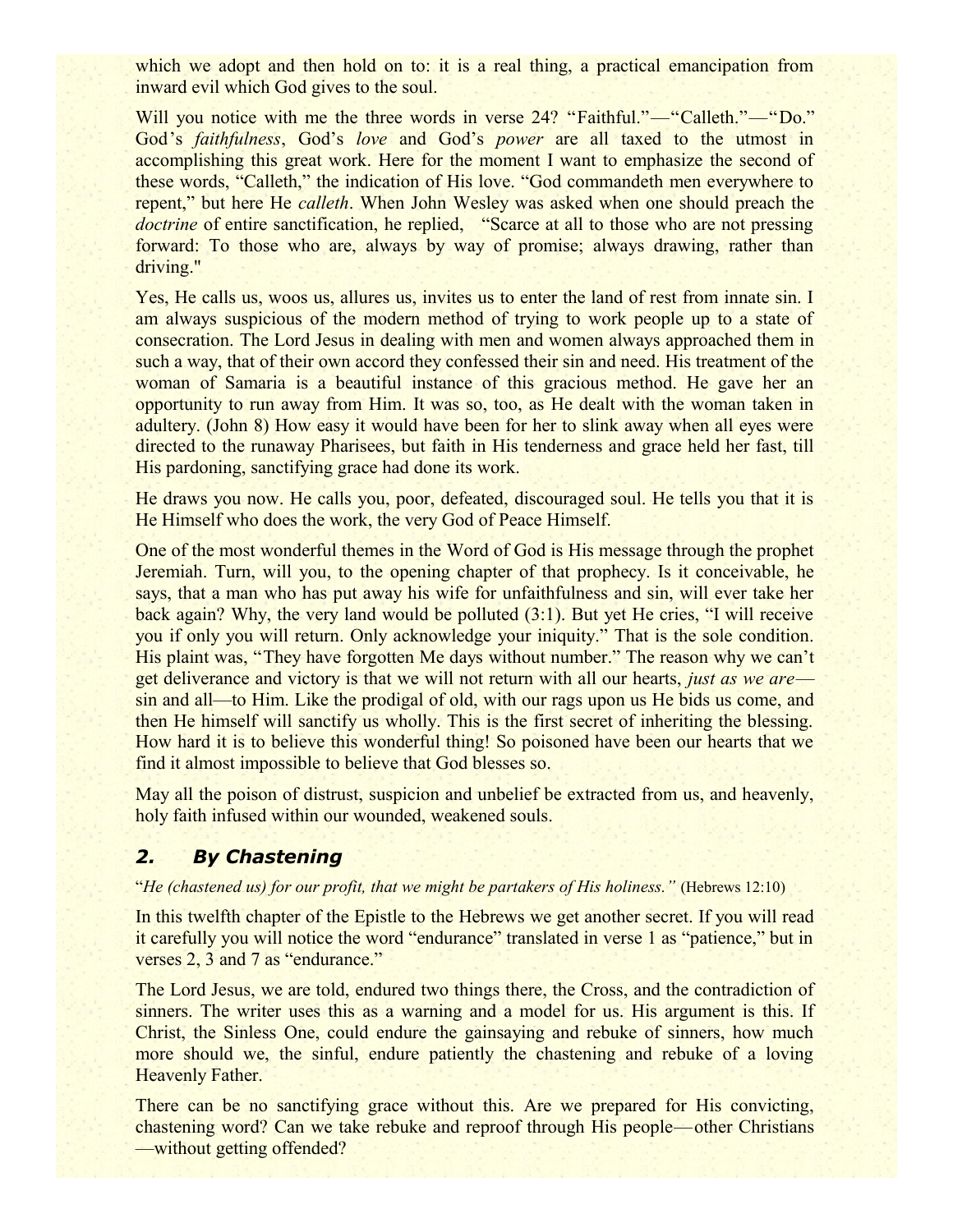Without conviction for holiness we can get nowhere. Not only is it necessary for our own holiness, but it is a priceless asset in our service. Unless we ourselves have been convicted of sin we can never produce conviction in others. We may preach like angels, but it will only be "tinkling cymbals" and "sounding brass." God must chasten us if we would be partakers of His holiness. The word here is άγιότης; that in verse 14 is άγίασμος. The former speaks of a state, the latter of a process bringing us into that state. (How extraordinarily exact is the Word of God. I cannot imagine how a deep student of scripture can be other than a believer in verbal inspiration. The very words—nouns and verbs and adjectives—are all used with such precision and exactitude of meaning.) When the Spirit of truth first visits our hearts he reproves and rebukes and makes us miserable. No one ever got miserable over his sins apart from the Holy Ghost. Praise God for all the misery and conviction! Remember it is His chastening hand, for there can be no living faith apart from conviction. It can only operate in one broken up and convicted by the Holy Ghost. Has He been putting the plow through your fallow ground, breaking up the hardness and self-righteousness in your heart? Have you had a vision of your Lovelessness and joylessness? It is the chastening hand of the loving God who has called you. Don't be afraid of it. Don't run away from it. Welcome it; bow down before His presence. He wants you to be a partaker of His holiness. Remember Jesus Christ enduring the rebuke and gainsaying of sinners. He invites you, draws you, allures you, and in tenderness chastens you, that you may be "sanctified in truth."

You will never get the blessing by understanding the doctrine, or by study and by knowing all about its philosophy. You can't get in "head first." Bow, O bow before His chastening, convicting hand. So shall you enter in. Hallelujah!

#### *3. By the Promises*

"*Having, therefore, these promises let us cleanse ourselves from* ALL *filthiness ... perfecting holiness in the fear of God."* (2 Cor. 7:1)

"*(That by His) exceeding great and precious promises ye might be partakers of the Divine nature."* (2 Peter 1:4)

The Divine nature—what is it? "God is a Spirit." "God is light." "God is love." "God is a consuming fire." That is the fourfold definition of God's nature, as given us in the New Testament. "*God is a Spirit*," His nature is spiritual; when we partake of it, we, too, shall become spiritual; understanding spiritual, eternal and heavenly things. It will take the carnality out of us. "*God is light*," that is to say bringing sweet and clear assurance to our souls. It will take the darkness out of us. "*God is love*," we shall be partakers of this also. It will take the malice from us. "*God is a consuming fire*," it will destroy all the dross of selfishness and innate sinwardness.

And all this is for us through the promises. These are what convey to us the blessing. I have never heard of any soul entering the blessed state of sanctification other than through the promises of God. We need to get alone, and read and re-read, affirm and re-affirm, plead and plead again, the great and precious promises before the Lord.

"Last night," wrote a young man to William Carvosso, "as I was pleading the promises of God for Entire Sanctification, I suddenly found faith spring up in my heart and I was enabled to believe the work was done."

This is the only way to wrest the devil's weapons from him. The written word alone avails. The Lord Jesus in the Wilderness used it thus. The words He quoted from the Book of Deuteronomy were all selected from the story of His people in the Wilderness. He Himself in the desert puts Himself back with His people in that same position, and meets the enemy with words of victory where they had met defeat. Study the context of the words He quoted and compare them with the Temptation of the Lord Jesus, if you wish to get out of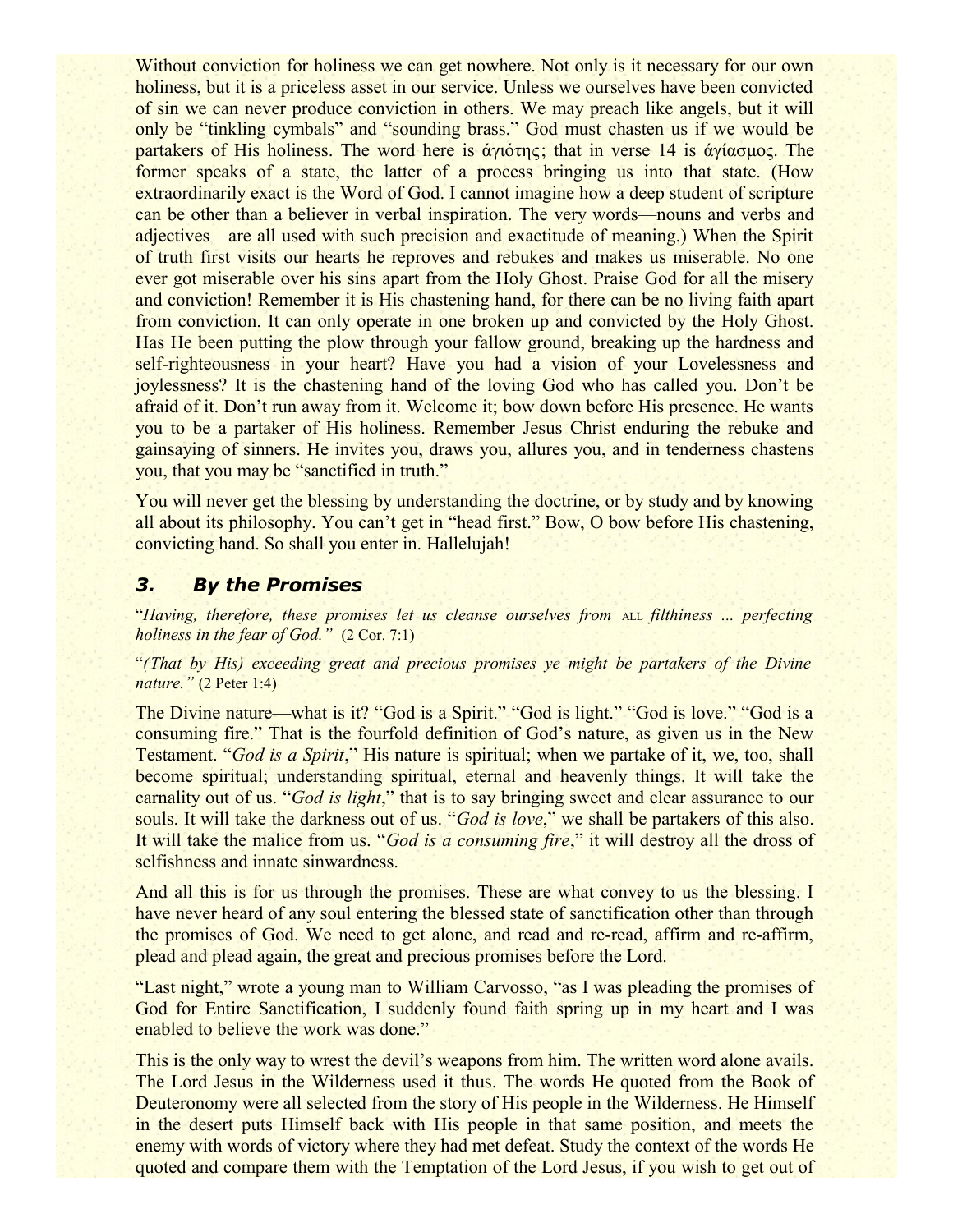the wilderness into the promised land of Canaan rest. God sanctifies through His promises. Through them He draws, encourages, and sets His seal. God lovingly calls, He lovingly chastens and convicts, and now He lovingly offers to us His exceeding great and precious promises. To the call and to the conviction He adds the encouragement of a *promised* blessing. Lay hold, lay hold with all your might, that the thing is promised.

## *4. By the Blood of Jesus*

#### "*Jesus, that He might sanctify the people with His own Blood …"* (Hebrews 13:12)

We now come to the heart of the whole matter—the meritorious cause of the great transaction. In Romans 5:9, we read that we are "justified by His Blood"; but here we are told of deeper things—"Sanctified by Blood." So many miss the blessing because they never see the Cross of Christ as the means of their sanctification. That He died for their sins they know well enough, But that He died "to put away sin" is hidden from their eyes. They have seen Him as the Lamb of God who died in their stead on behalf of their transgressions, but they have never beheld Him lifted up as the Serpent—made a curse on their behalf—to take away their innate sinwardness and cleanse all the old serpent virus from their nature.

St. Paul speaks of the Cross; St. John tells of the blood; St. Peter seeks to show us the stripes and sufferings of the Saviour—to make us "free" and "clean" and "whole." The mystery we may never understand, but faith believes and appropriates all that His death has secured for our sanctification.

"Never have I felt my need of the blood of Jesus," said that great man John Smith, of the early Methodists, "more than I do to-day, and *never have I made such use of it*."

What are we really making of it at this very hour? Ten years ago, perhaps, we were saved through its merits, but today at this moment, what is it to us in its practical working? In St. John 6 we read of four blessings secured for those that eat His flesh and drink His blood. (1) The gift of eternal life. Here is feeding on Him as the Passover Lamb. (2) An indwelling Christ. Here is a partaking of His sacrifice as the Peace Offering. (3) The power to serve. Here is feeding upon the Sin Offering on others' behalf. (4) A future and everlasting salvation—eating of Christ as the Trespass Offering. Oh! let us learn this lesson well. We can never enter to abide with Him except on one ground, the sacrifice of the Slain Lamb. No tears or prayers, no repentance or vows of consecration, no works of obedience will ever avail to ensure our abiding. We can only be made able to enter to abide in response to faith in the Blood of Jesus.

We are sanctified and made clean by *His* blood, not by our tears. We are crucified with Him through *His* cross, and not by our own sufferings and mortification. Our poor diseased nature is made whole by *His* stripes, not by any efforts or vows of consecration of our own.

Let us look again upon His Cross—where He, the spotless One, was "made sin." If all the imaginations of all men were rolled into one, could they ever fathom the mystery or understand what it meant for the spotless Son of God, who had never experienced a sinful thought, an angry temper, a jealous feeling, a lustful desire—who no more knew from experience what sinfulness was, than you or I know what the angelic state may be; could they ever imagine, I say, what it meant for Him to have the unfathomable ocean of the world's sin, sin, polluted world's polluted with all the unthinkable, unprintable filthiness of hell, surge over His spotless soul? No, we cannot understand: but we can believe that He is able to sanctify us with His blood. When this lays hold of us and we do believe and venture on the atoning, sanctifying blood of Christ, what confidence is ours! Faith rests no more upon feeling, no more upon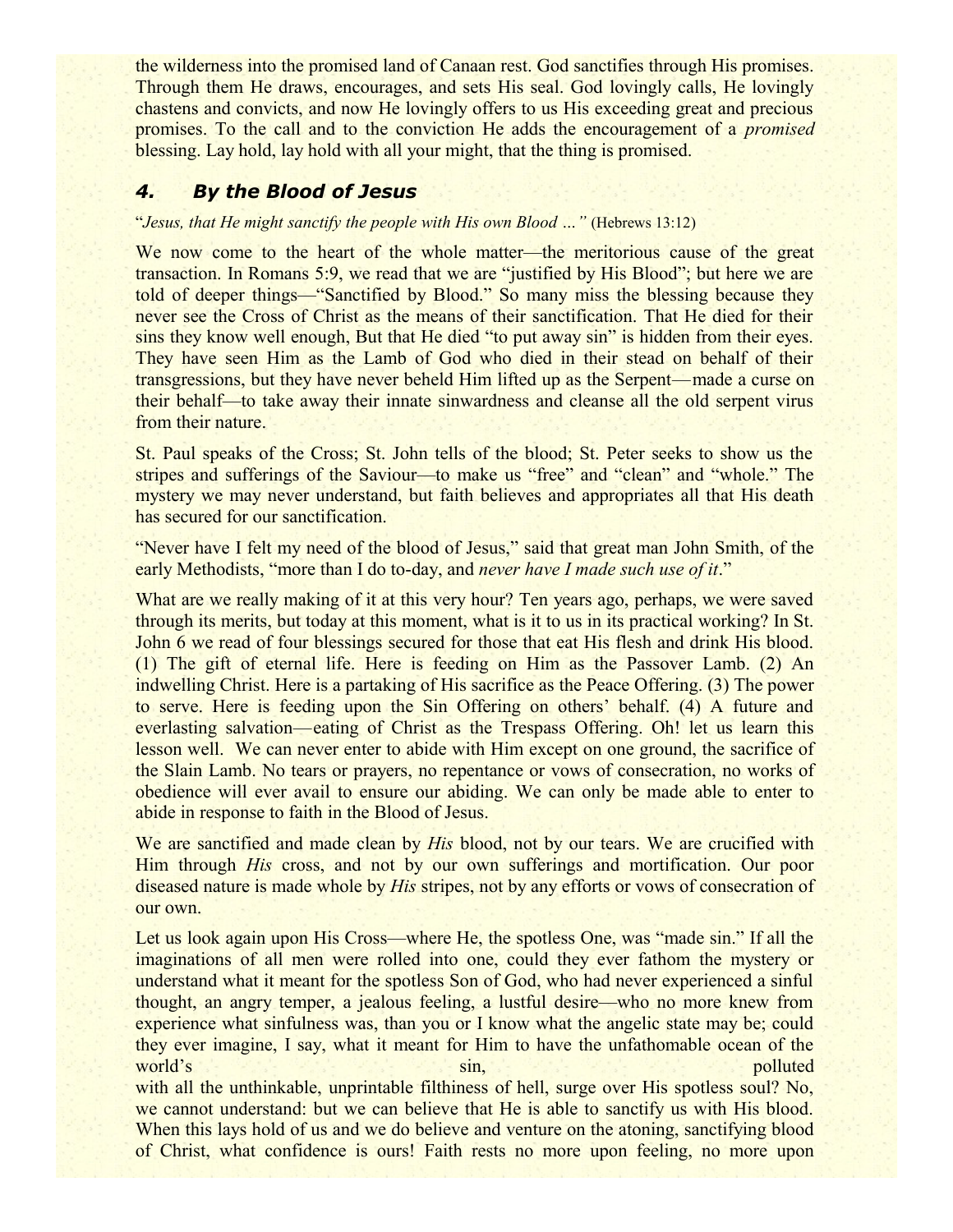reasoning, no more upon mere truths, or even the promises of God alone; it finds a rock beneath its feet, the great historic fact of His sacrificial atoning death—and can cry—

The Cleansing Stream I see, I see, I plunge, and oh, it cleaneth me. Oh, praise the Lord, it cleanseth me, It cleanseth me, yes, cleanseth me.

When you know and feel that you are made holy by His blood there will be an end of pride.

The theory that the Holy Spirit enters our hearts and keeps us from yielding to sin is wholly inadequate. Before this takes place there has to be a definite, instantaneous and radical adjustment of our soul; a purifying of the secret springs of our being from that tendency of evil inherited from Adam. Then can He keep us from falling moment by moment and from yielding to the temptations of the tempter: though, thank God, they are from without instead of within. This sin-destroying, sanctifying experience is effected by His death—the blood-shedding of the Son of God upon the Cross, and apprehended by the living faith of a humbled soul, and its blessed effects maintained moment by moment as we walk lowly in the light.

## *5. By the Spirit*

"*Through sanctification of the Spirit."* (1 Peter 1:2)

All that we have said is true. God the Father, by His calling, chastening, promising love does the work. The Lord Jesus, by His death and blood-shedding procured, provided and forever secured the "gift divine"; and yet, without the agency of the Holy Ghost—may we say it in all reverence—all this would have been in vain.

"It is expedient," said the Saviour, "that I go away, for if I go not away the Comforter will not come unto you, but if I depart, I will send Him unto you." (John 16:7)

Blessed, indeed, for us that it should be so; if the Saviour had remained on earth, how few of us would have seen Him; every train and ship and caravan would have been crowded with pilgrims the world over to see Jesus. How few, comparatively, of the poor would ever have got a glimpse of His face. But the Comforter has come that all may see the Lord. It is He that takes the things of Christ and shows them to us.

Do you say you cannot understand, you cannot grasp the meaning? How can the blood of Jesus, shed two millenniums ago, cleanse my heart? How can my selfish nature be crucified with a Christ nailed to the Cross so long since? How can my diseased memory, mind and will be made whole by the lacerated body of the Christ of Calvary? To your "how," dear soul, the Lord replies, "I will send the Comforter and He shall teach you all these things." It is He who applies the blood. Listen to these exquisite lines of Charles Wesley, written many years ago:—

Come thou everlasting Spirit, Bring to every thankful mind All the Saviour's dying merit, All His sufferings for mankind. True recorder of His passion, Now the living faith impart, Now reveal His great salvation Unto every faithful heart. Come thou witness of His dying, Come Remembrancer divine,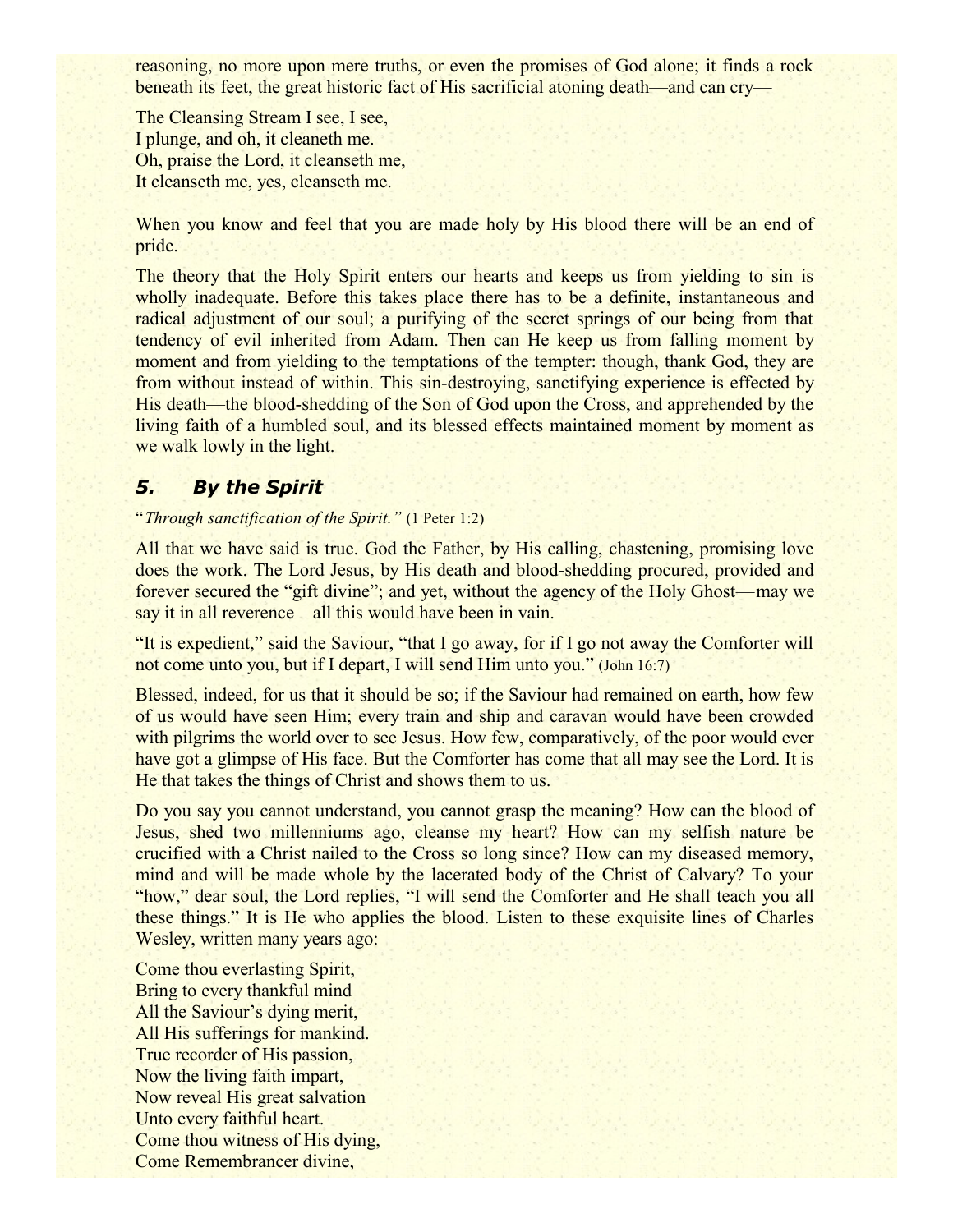Let us feel Thy power applying

Christ to every soul and mine.

What exquisite designation of His office. "True Recorder of His Passion," "Witness of His dying," "Remembrancer Divine."

Yes, we are all dependent on Him. What need there is to wait upon Him—alone in our rooms! Beware of the greatest of all dangers, seeking to enter through the operation of our own understandings or the struggles of our own wills—or by both; some try one way, some the other and some both. They are all equally futile. Only the Holy Ghost can show us the way and only the Holy Spirit can bring us in. If the Lord Jesus had to offer Himself through the eternal Spirit, how much more are we dependent upon His constraining, compelling, enlightening, enabling power. As we wait then upon God pleading the promises, knowing our own impotence, idolatry and infidelity, let us remember He is there to help us believe, and bring every thought into captivity to the obedience of Christ.

## *6. By the Word*

"*As soon as He had spoken, immediately the leprosy departed from him.*" (Mark 1:42)

"*Now ye are clean through the* WORD *which I have spoken."* (John 15:3)

Our meditation is drawing to a close—but there is one very important consideration in the subject before us.

We have seen that God gives us and uses His promises to work the sanctification of our hearts. We can only really believe God, the finished work of Christ and the operating presence of the Holy Spirit through the written word. That is always the intermediary blessing. By hiding a definite promise of God in our hearts, appropriating it, using it against the attacks of the devil, and *through it* believing God, by this means and this alone are we able to reach our desired end, the complete sanctification of our soul. And yet, after we have done this, stepped out on the promise, burned our bridges behind us, God has still a further work to do through His word.

By it He seals His own work. The Scriptures provide us with repeated instances of His working thus.

Take the cleansing of Isaiah the prophet. There we see that after the live coal had touched his lips and he had felt the burning cleansing flame, the seraphim spake again, "Lo, this hath touched thy lips; and thine iniquity is taken away, and thy sin purged." (Isaiah 6:7) In the story of the afflicted woman described in Mark 5 we read that "she *felt* in her body that she was healed of that plague." The Lord stayed her steps, and lest in the coming days by trusting to mere experience she should cast away her confidence He give her a word of sealing to her soul. "Thy faith," He says, "hath made thee whole," not thy prayer, decision, consecration, earnestness or zeal, but by simply believing thou art restored. Oh! how she must have hid that word in her heart! Just one other example—the story from which I have selected my text—told us in Mark 1:40-41.

The poor leper had sought the Lord in despair and yet in faith "self-desperate," he had believed. The Saviour was moved with compassion, stretched forth His hand and touched him. Neither the touch nor the compassion effected the cure—but as soon as He had *spoken* the work was done.

Believe His promise just as you are! You need no special one for yourself. They are all "Yea and Amen in Christ Jesus." Come boldly; wait humbly; believe simply; take freely: but when you have and are resting in the faithfulness of Him who has called, chastened, promised and led you by the Holy Ghost to the Fountain opened for sin and uncleanness, then wait still upon Him in quietness and expectancy *until* He seals what He has done with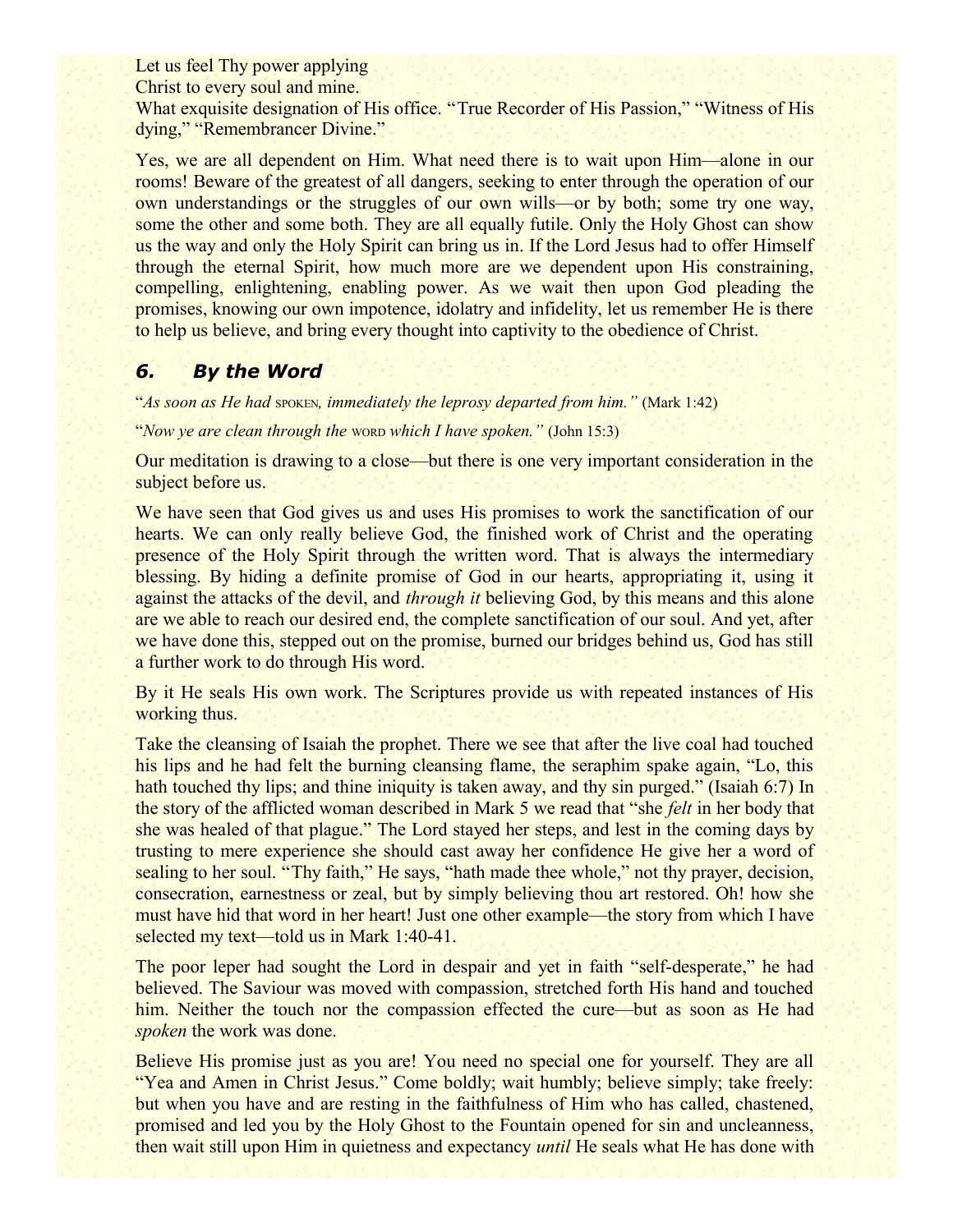a word from His lips. And then wait, believing that He *has* done it.

Just five little sentences that have been made a blessing to many, and may help you also—

What I give God takes. What He takes He cleanses. What He cleanses He fills. What He fills He seals. What He seals He uses.

May your faith—not your understanding—lead you up these easy steps; slowly, surely may you go. Test each one as you take it. They will bear all your weight; lean hard; walk firmly; say "Excelsior" (superlative Saviour) as you rise; keep praising! Only believe! So shall the work be done.

The God of peace Himself, He calls you to-day, He gives you promises to-day, His loving hand has been chastening you, giving you a bad time to-day; well look up and thank Him. When you do, you will find the sun coming out, and with the tears and the sunshine you will get the rainbow.

The way God blesses you is in just the simple steps I have tried to indicate. May every one of us enter into the land of promise, the land that flows with milk and honey, the land that is the gift of God, the land of plenty, and a land that you enter into without effort of your own; it is all yours, that wonderful land of rest in Christ Jesus.



## 4. SANCTIFICATION: ITS TIME

"*To-day if ye will hear His voice, harden not your hearts."* (Hebrews 3:7-8)

W<sub>E</sub> come to the last and perhaps the most important of our studies. We have seen the *necessity*, the *nature* and the *way* of God's sanctifying grace, and we seek to know *when* it can be ours. "Wilt thou be made clean? When shall it be?" When can we enter the land of rest from innate sinwardness (depravity), and abide in Him?

To this question there is but one answer—NOW. For whether we enter it next week, next month, or next year, by the time we get there it will be N-O-W. Then why not today, at this hour?

We make this reply simply because the sole condition on our part that cannot be left incomplete is Faith. If then it is by faith, and not by consecration and faith, much less by consecration alone, it must be *now.*

In this connection, I want to quote from John Wesley, that great servant of God, and also from John Fletcher, the vicar of Madeley, whom John Wesley believed to be the saintliest man since the days of the Apostle John.

"Look for it," said Mr. Wesley, "every day, every hour, every moment; why not this hour, this moment? Certainly you may look for it now, if you believe it is by faith; and by this token you may surely know whether you seek it by faith or works. If by works you want something to be done first, before you will believe; you think I must obey first, or do thus and thus: then you are seeking it by works unto this day. If you seek it by faith, you will accept it as you are, if as you are, accept it now. Accept it by faith, accept as you are, accept it now."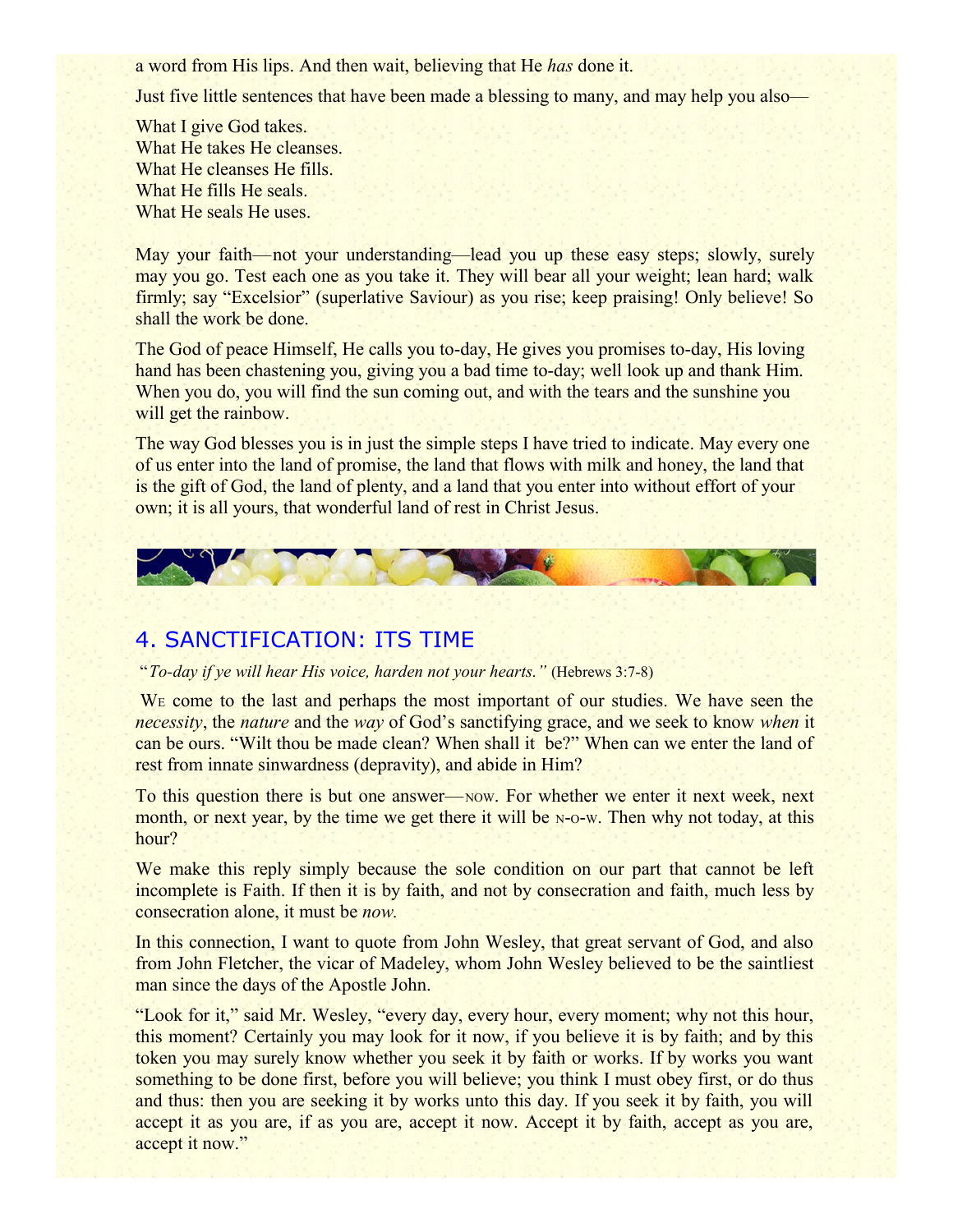The words of John Fletcher of Madeley are even more emphatic.

"Fight the good fight of faith, break through all temptations, dejections, wandering worldly thoughts, all unprofitable companions and the backwardness of an unbelieving heart, and a carnal mind. Struggle till you touch Jesus and feel healing, comforting virtue proceeding from Him, and when you know clearly the way to Him, repeat the touch until you find He lives in you by the powerful operation of His Holy Spirit. You must also remember that it is your privilege to go to Him by such a faith now and every succeeding moment, and that you are to bring nothing to Him but a tired, distracted, tossed, hardened heart, just as you have now."

"Here lies the grand mistake of many miserable but precious souls; they are afraid to believe lest it should be presumption, because they have not yet comfort, peace, joy, love, etc., not considering that this is to expect the fruit before the tree is planted. Beware, then, of expecting any grace previous to believing."

When, however, we say that faith is the sole condition for receiving this glorious experience, we need to add that we do not mean by faith, a cheap and easy believism.

Faith is a mighty living force worked in us by the Holy Spirit, whereby we are enabled to lay hold upon Christ as our sanctification and full redemption.

It will help us, therefore, in this, our closing Bible reading, to see the conditions under which a living, effective faith can operate, the groundwork of our believing unto a full salvation.

## *1. Earnest Desire*

"*Blessed are they that* HUNGER AND THIRST *after righteousness."* (Matthew 5:6)

"*What things soever ye* DESIRE *when ye pray believe that ye receive."* (Mark 6:24)

Surely I am not mistaken if I say that in hearts of many a great desire has been awakened for an uttermost and complete salvation. We have been getting a vision of fullness of life and liberty and joy in Christ, that has caused us to seek with all our hearts. The Lord Jesus, in speaking of the gift of the Holy Spirit in Luke 11:13, precedes that promise with a parable of a little hungry boy—not asking for aeroplanes or bicycles or cricket bats—but for bread and butter—the very necessities of life. Our children coming home late for dinner, very hungry and tired, don't fold their arms and say, "If it is your will, mother, to give us our dinner we should like to have it, but if not, then it's all right." No, oh dear no! They ask and make a noise till they get it. Are we like that spiritually? Are we hungry and thirsty? Is our soul fainting within us for a life of love and joy and peace and power? Do we ask and seek and desire and long for a full and joyous exuberant salvation in Christ free from a censorious, critical, hard and unforgiving spirit; delivered from discontent and a murmuring, complaining disposition—freedom from *all* sinwardness and not merely our uncomfortable and unpleasant iniquities—from all self-pleasing and waywardness of soul? Then faith can begin to operate here and now if such is our deep desire.

## *2. Conviction*

"*Present your bodies … which is your reasonable service…"* (Romans 12:1-2)

Here, I believe, is the second condition of an effective faith—recognition of the reasonableness of God's claims. I am not speaking here of consecration itself, but of a recognition of its reasonableness. Do we believe that what God asks of us—a wholehearted devotion to Himself, a true and loyal love to Him—is right, reasonable, and the best thing for us? To do His will is the safest, sweetest and surest thing on earth. Have you ever noticed those wonderful words of the Lord Jesus, "Whosoever shall do the will of My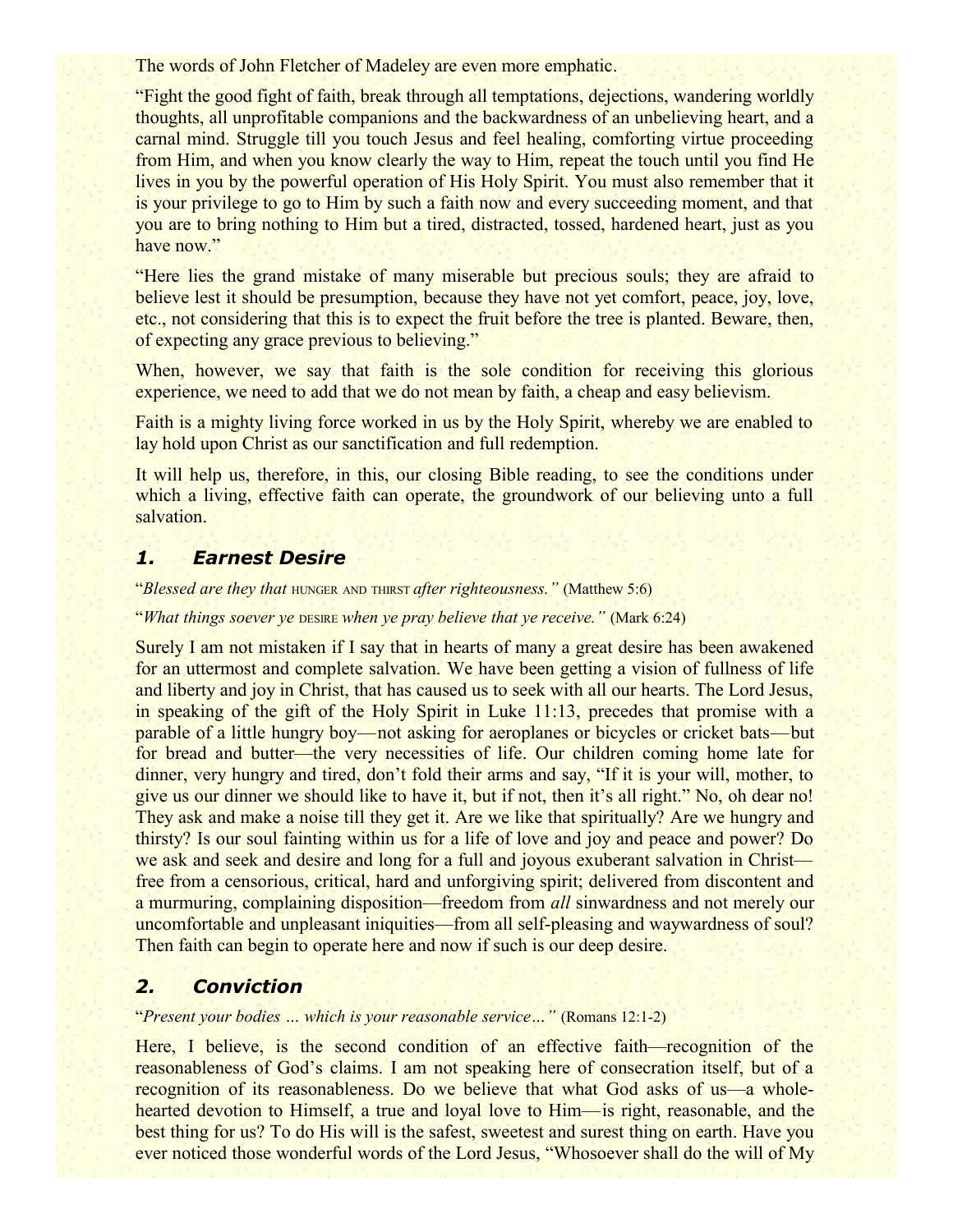Father, the same is My brother and sister and mother"? What! the mother of the Son of God? Well, He has said it! We should never have dared to utter such things; but they came from His lips. I leave these wonderful utterances for your own further meditation. I have not time to follow them out. He that does God's will, the same is Christ's brother. She that lives in the perfect will of our Father in heaven is the very mother or sister of the Saviour of the world. So to do the will of God must indeed be good and perfect and well-pleasing.

Let this be our objective. Don't, however, get confused over it. Consecration of all that He shows us is different than consecration of our all (that only God can judge) to God -which is *not* one of the conditions for entering His Rest. If it were it would be by "works"; for consecration is another name for "good works." Consecration is rather the result of the blessing, than a cause or condition of receiving it. Because we are not capable to yield all in happy, loving obedience to our Father in heaven, we need the blessing. It is the entire sanctification of the heart that makes it possible for us to render a perfect consecration of all our being's ransomed powers to the Lord. So, we merely consecrate the absolute all within our grasp, and leave any unknown omissions to Him. (Romans 12 Comes after chapters 6-8) But we must have this as an objective. We must see that if the blessing we get, does not lead to this, we have started to follow imagination rather than Him.

God must convict us of the sin and unreasonableness of living for ourselves in any part of our life.

Hunger and thirst—the deep desires of the soul—are followed or accompanied by a painful conviction that there is much within us, that secretly holds back and does not bless His Holy Name and give a joyous "Yes" to all His reasonable demands for a wholly consecrated life. Let us look the matter in the face, and shut our ears to all the whisperings of unbelief, and dare to believe in the reasonableness of God's holy claims.

## *3. Enlightenment*

"*Send out Thy light and Thy truth; let them lead me…"* (Psalm 43:3)

I am perfectly well aware that self-desperate souls do sometimes enter into the most blessed experience of God's grace without much definite enlightenment of their spiritual understanding. God is so gracious to our poor, ignorant and stupid minds.

And yet it makes the way much easier, if we are enlightened. Faith can operate with greater certainty. So many earnest ones are floundering about because they are not only ignorant of the devil's devices, and the way of their own deceived heart and nature, but also of God's way of deliverance.

There are souls in different stages of development, needing different presentations of truth, but I have a peculiar sympathy with those earnest and wholly consecrated souls, who though devoted to God, are yet experiencing constant defeat and discouragement in their hearts and lives. It is to them I wish to speak at this point. Everywhere I go I meet with such.

I believe a little enlightenment will greatly forward the effective operation of faith.

Conversion and the new birth deal largely with the conscience and the will of the unregenerate. The "ego" or "I" is crucified with Christ—the will is changed and made one with His.

Sanctification on the other hand, deals, with that which is "no I, but sin that dwelleth in me"—the poison still lurking in our desires, affections, memory, mind and imagination, frequently bringing our regenerate and transfigured will again into bondage. "Not I, but sin," no more I, than the watch I carry so close to my body, is part of that body; no more I, than the bacilli in the poor leper's blood is part of him. No, just as they were an abnormal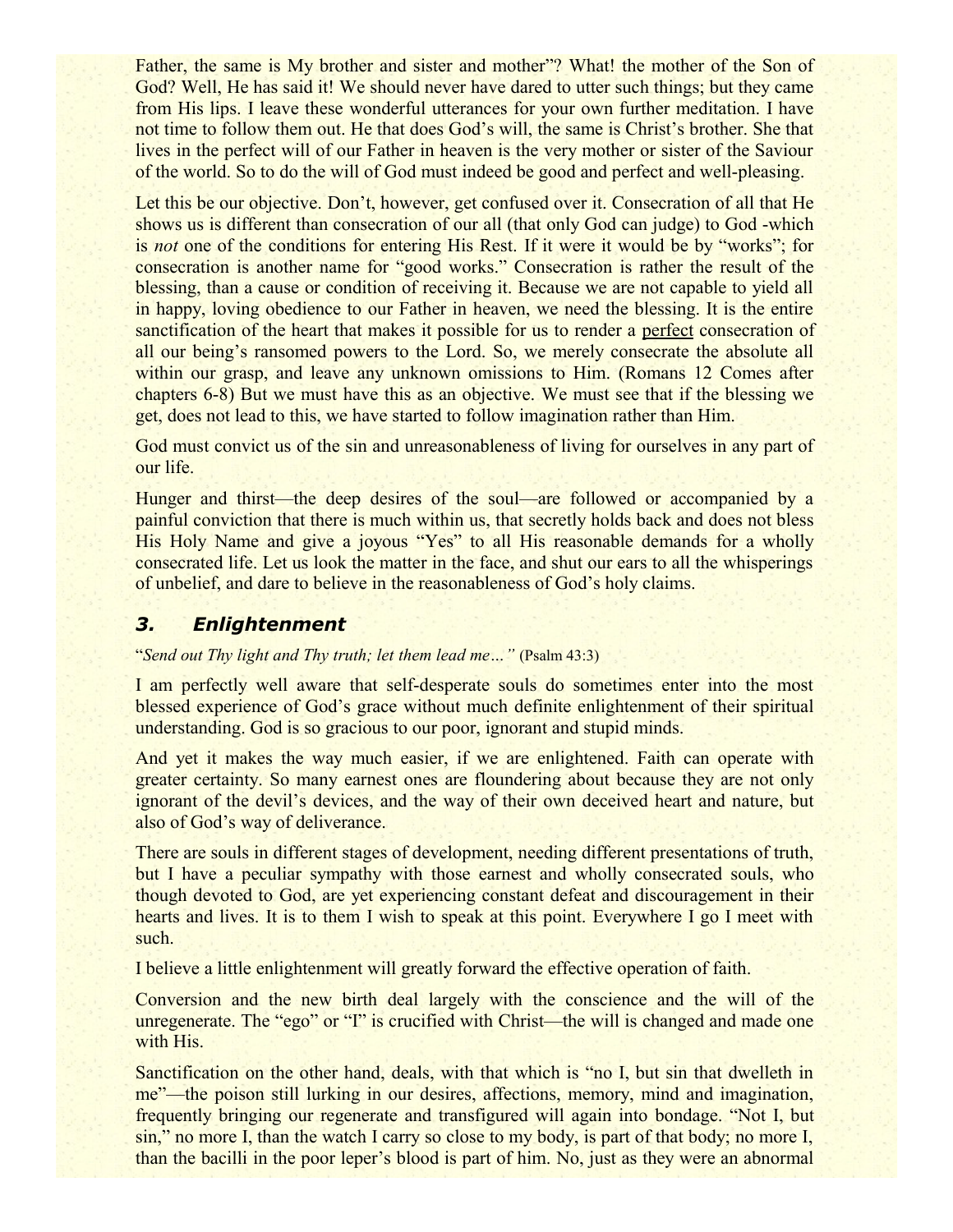intrusion into his system—so it is with "the sin that dwelleth within." The "I won't," the "I can't," the "I don't believe," that awful trinity of evil are like leprous bacilli, poisoning our whole nature. If I am a truly surrendered soul and a real follower of Christ, the trouble is not in my will. Hence consecration and decisions of my will to correct and purify are of no avail. We need a power from without—something outside ourselves. That power is Jesus' blood; and faith, and faith alone, is the faculty that can apprehend, appropriate and apply it to our struggling, defeated souls.

Ah yes, if the trouble is in ourselves how can we be free? But thank God His word reveals to us that it is not I, but something detached from myself, that has fastened itself upon me. It was grafted in with hands other than mine. The devil put it there; and the Son of God came down "to destroy the works of the devil." Oh! let us cease from all struggling and attempting by our will power. Let us only believe that the blood of Jesus Christ does cleanse us from all sin, if only we will walk in the light, humbling ourselves under the mighty hand of God.

Does someone object and say if it is "not I" where does the responsibility come in? God does not hold us responsible for having our innate sinwardness; we did not choose it to be there: but He does hold us responsible for retaining it, when He has provided a perfect way for its death and burial. Only pride and sloth and unbelief hinder that death sentence being carried out. May God make us in earnest to seek and believe for a perfect deliverance; for this, and this only, "is the condemnation (viz) that we *believe* not…."

## *4. Repentance*

#### "*Bring forth fruits meet for repentance."* (Matt. 3:8)

I am equally well aware that what I have been saying is to *some,* almost unintelligible. The truth is hidden from their eyes. Before God can deal with the evil within, or they by faith claim and trust Him for the purifying operation of the blood of Jesus, there has to be a practical repentance. There is, in short, real trouble in an unsurrendered will. God cannot deal with the inward evil till we have dealt with the outward in true repentance.

It may seem hardly necessary to dwell upon this aspect of things, and yet I am persuaded that not a few who are seeking an inward cleansing and an entry into Rest, are unable to exercise the faith that receives, because of unrepented sin. Yes, a plain simple practical repentance is what God requires. That letter has to be written: that cheque despatched: the one who has wronged you, forgiven—the hidden sin confessed to the party concerned. This is how the Spirit is convicting and directing some. You, maybe, are trying to understand the theory of sanctification and the doctrine of the higher life. The Lord just now wants you to attend to the practical things of the lower one. You will never get enlightened about innate sinwardness and its destruction through the Cross of Christ until *by His grace* you have obeyed His voice. I say *by His grace* because if you will only seek Him, He has gifts for the rebellious also. He will give you grace and power to repent and be reconciled to your brother, if only you will seek His face.

But after we have obeyed, let us be aware lest we think we have got the blessing of which we speak. There is always a sense of rest following repentance and obedience; but it is a great danger to suppose that this is all. Nay! Rather let us go on to perfection which the God of all grace has promised to work in us, after that we have suffered a little while from the testing and trial of our faith.

As I look back on my own life, how vividly do those times of repentance stand out in my mind. I would not be writing this, if God had not gifts for the rebellious also, and given me grace to straighten out and make amends for evil done in my life.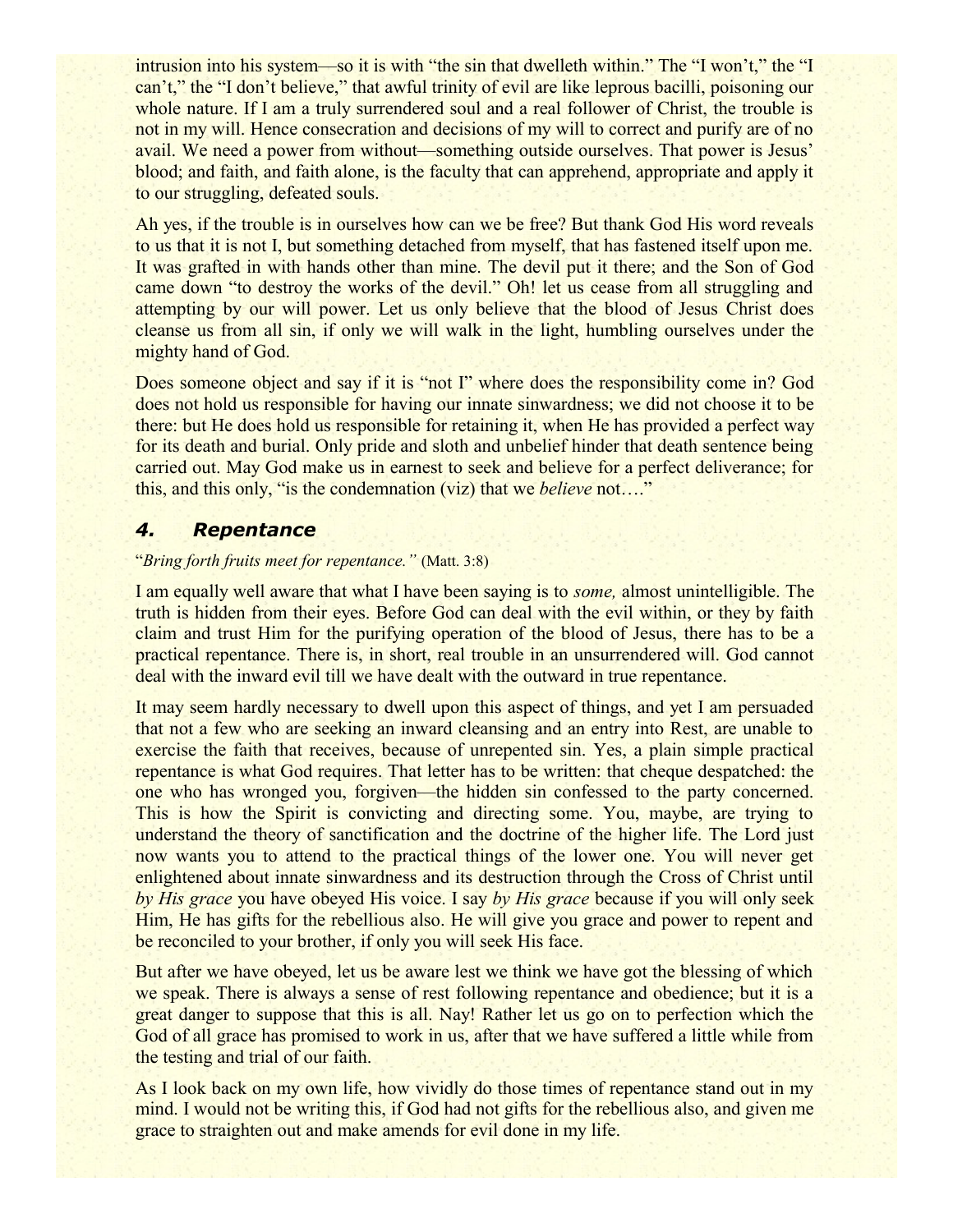## *5. Humility*

"*Humble yourselves under the mighty hand of God…."* (1 Peter 5:6)

If I had to state in the simplest form the conditions for receiving heart cleansing from the hand of the risen exalted Christ I should say (1) humble yourselves under the mighty hand of God and (2) only believe—humility and faith.

This, I know, contradicts a good deal of modern teaching which makes consecration or surrender the main element in securing the promised gift.

God's wonderful promises were not given to earnest, devoted and consecrated souls, but to poor, miserable backsliders. "If you knew the gift of God," said the Lord Jesus to the Samaritan woman, but certainly not, "if you knew how wicked you are, or what a hell is awaiting you, or how mighty a thing sin is"—no, nor "if you had consecrated yourself to me, I would have given the gift." No! no such thing. He never said to the poor leper seeking cleansing, "if you give yourself to me, body and soul and spirit, I will cleanse you of your leprosy."

He never said to his timid, frightened disciples behind closed doors after His resurrection, "if you will make a full and complete surrender I will give you the Holy Ghost." No! indeed—for it is all of grace—all a free gift—all of Him. The consecration follows out of a grateful heart for what He has done and given.

As I have moved about the country I have met many, very many, who have long been struggling to inherit the blessing through absolute surrender and whole-hearted consecration. In utter despair and weariness of spirit they have come to me confessing that they were nothing bettered but were rather growing worse. What a joy it has been to proclaim the way of faith and show them that, instead of consecration, the Lord is asking of them a humble, lowly confession of sin, and bidding them tell Him of the "I won't," the "I can't," and the "I don't believe," that they find in their heart; how often I have seen it, when with tears and lowliness of spirit they have gone down to the bottom and brought to Christ—none of their goodness or earnest desire—but only the sin, the fear, the unbelief, the unwillingness, rebellion and every evil thing within, confessed it all to Him, and then triumphantly, stood upon the promise, that if they HAVE done their part, He HAS done His; how often, I say, have I seen fullness of assurance and joy well up in the soul and overflow in sweetness and light to all around!

But yet in other cases I have noticed that it has been far harder to come thus to the Lord in humble and broken confession than in consecration. They love to give and offer and present their all to God; but alas! the proud, unbroken spirit will never let them seek for the blessing as a poor leper, a blind beggar—or a helpless paralytic; and so they have gone empty away.

Yes! the "repentance of believers" as John Wesley called it long ago, is a *sine qua non* for the effective operation of a living faith. (for a season before I entered into His Rest, I specialized in radical (loud or tearful) abject repentance since it was all I knew to dispel the heavy assault resulting from my religious adventures in the orient. Apparently, I had been fully consecrated for some time, but did not really even know of the word of consecration or its function. I did not know of His Rest, or I would have trusted Him for it much earlier.) -Earnest Seeker)

Let no inability to surrender all, let no failure to consecrate, ever keep you from Christ. Come as you are, tell Him all about it, the idolatry, the impotence and the unbelief, and then "only believe." So shall this triple stronghold of the Jebusite, the JEBUS which Just Exactly Beats Us Saints, be utterly captured and destroyed by Him whose name is called JESUS—the One—the only One—who Just Exactly Saves Us Sinners, yes, and sanctifies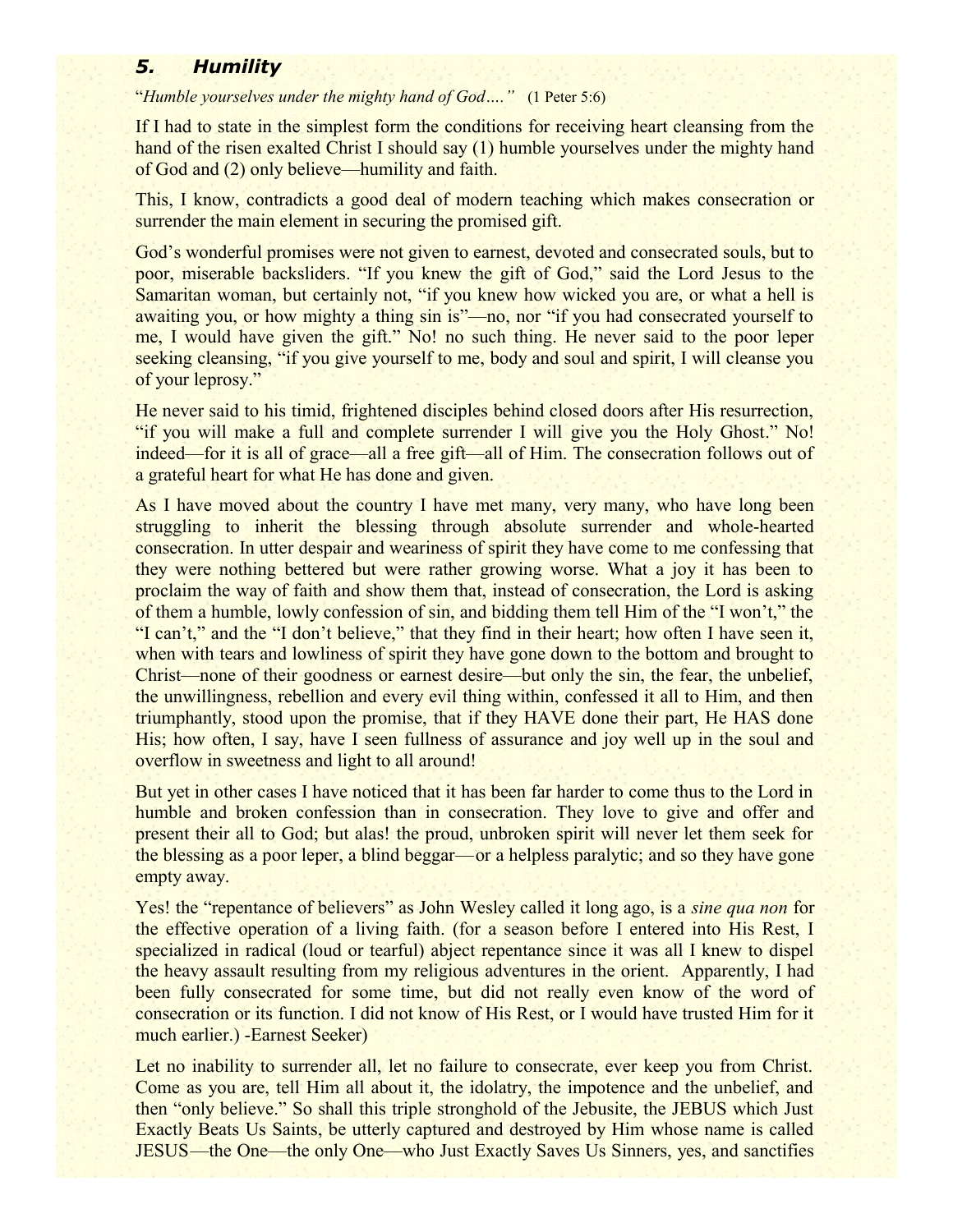#### as well.

I have a number of letters in my hand received from saints who have thus entered into rest. I will read only one:—

"I am so happy I hardly know how to thank you. For a week after I asked, I went on believing God had cleansed my heart, though I did not feel any different, but on Monday when I was on my way home I suddenly knew I was cleansed and I began running along the road and singing aloud, and I have been singing ever since. It is so wonderful I cannot praise God enough, yet so simple that I wonder I have never asked Him to do it before. I am amazed at the difference it makes to me. Two things have happened to me in the last two days, which a little time ago would have made me angry; now I don't want to be angry, I don't even have to fight the angry feelings; and the worldliness has gone too, there is a dance going on in the room below me, and two weeks ago my feet would have been itching to dance (though I never did); now instead of envying the people, I begin to feel sorry for them.

"But, best of all, is the wonderful joy and peace within. I am sure the Lord is with me as if I felt my hand in His. These last days have been heaven on earth to me; I can never praise Him enough. I feel like the old man who was so amazed at the love of Jesus in dying for him that he said, 'When I get to heaven I will never let Him hear the end of it.'

"It is wonderful to find the Bible a new book and prayer a great delight (it never was before), and to be able to tell people of all the wonderful things God has done for me!" not only that the Lord Jesus is wonderful, but the wonderful things He has done; there is salvation as well as a Saviour; and, listen to this sentence—"as be alternately shouting and singing praises, or silent with amazement at the greatness of His love and the fullness of His salvation."

I would rather get letters like that than cheques for £100!

#### *6. Faith*

"*Purifying their hearts by faith."* (Acts 15:9)

"*That we might receive the promise of the Spirit through faith."* (Gal. 3:14)

When shall we be made clean? When will it be? As soon as with deep desire, convicted of our need, and impotence, enlightened as to the cause and seat of the evil, truly repentant, and with genuine abasement, we can "only believe"—there and then the blessing is ours.

The Lord Jesus never said "only believe" to a Pharisee in his self-righteousness and formalism, never to a Sadducee in his rationalism and so-called wisdom. He said it, and says it still, to the needy, penitent seeker at His feet.

"When I stand in unbelief," said Fletcher of Madeley, "I am like a drop of muddy water dried up in the sun of temptation, but when I *do* believe and close in with Christ I am like that same drop of water on the boundless ocean of Light, Life, Liberty, Power and Love."

Yes, you say—I know whom to believe, but what and how is my difficulty.

Well, first the "how" of faith. We believe God through His promise and His word; don't let us try any other way! Rest in the written word. Take hold of some definite explicit statement of the Lord; they abound throughout the precious volume—"Thus saith the Lord." The Lord hath spoken; don't grieve the Spirit by putting the statement down to Paul or Peter or John. The apostles were not the authors of these exceeding great and precious promises. They are the very words of God Himself. That is how to believe H<sub>M</sub>.

But you ask, on what exactly is my faith to rest in the matter of so great an experience as this?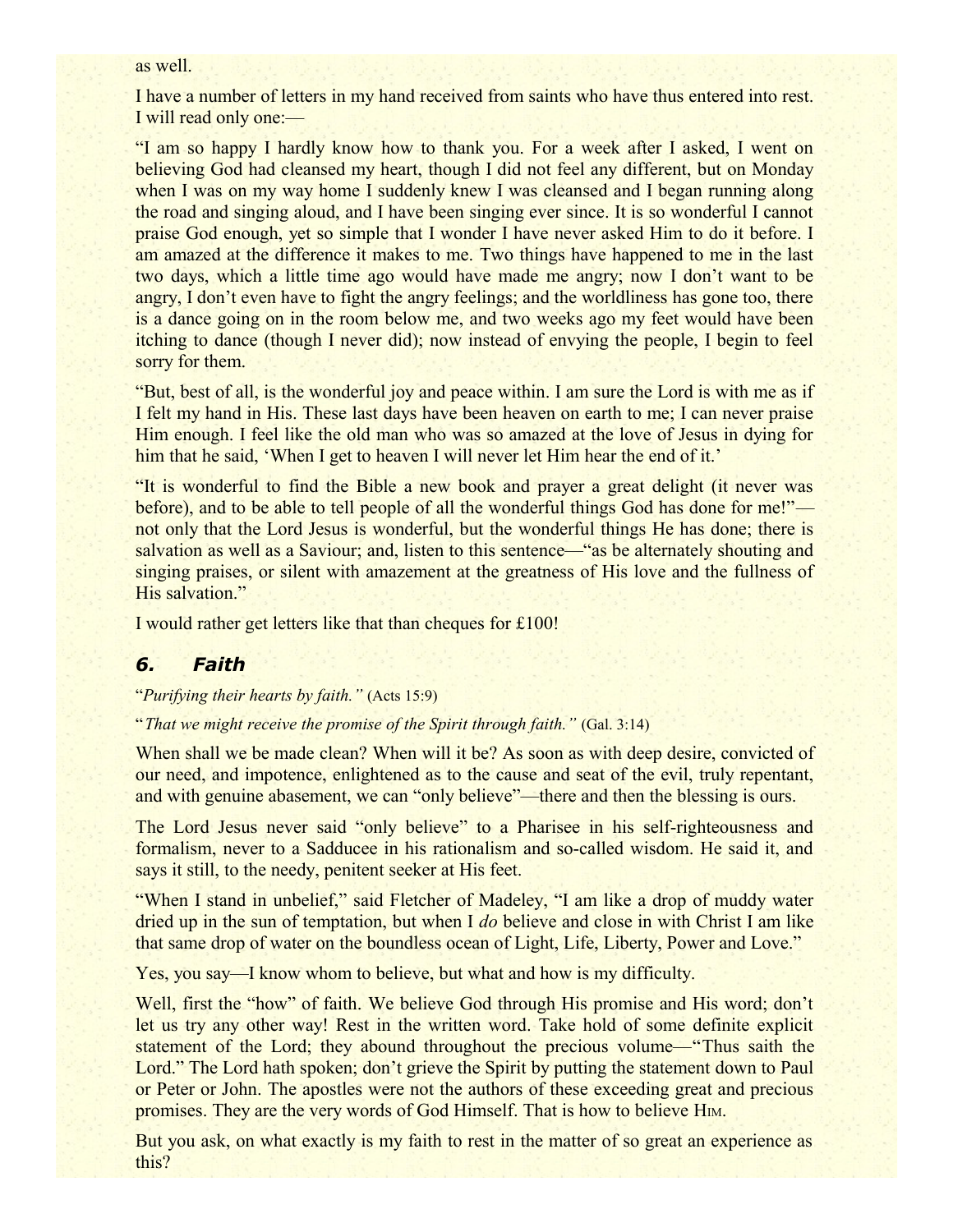The hand of faith must have some explicit thing to grasp and lay hold upon. Yes, thank God, it must, and has—The BLOOD of the LAMB—The CROSS OF CALVARY—The WOUNDS and STRIPES OF JESUS.

"They made their robes white in the Blood of the Lamb." Then why not you? The "old man was crucified with Christ, that the body of sin might be destroyed." Then why not yours? "Healed by His stripes." Then what hinders you?

The blood of Jesus is the price paid for the gift of a purified heart. That price He paid is ample, yea, more than enough. Then why not in faith bring it with all boldness and claim the purchase of His blood? No more tears, no consecrations, no vows, no fastings, or earnest endeavour, no struggles or good intentions will bring the Comforter to your soul. He responds to one thing, and one thing only—a bold, unswerving, unflinching faith in the sacrifice of Calvary. Dare to believe that all you have already confessed so passionately *is* nailed to the Cross; or, if you prefer it, that the Blood *does* just now *make* your heart clean; or, if the Spirit has led you thus, that at this very moment the efficacy of His stripes and open wounds *does* make you "sound" as well as "safe." And like the woman of old, you, too, shall be made perfectly healed from the plague of your heart.

Faith must rest somewhere. When the assaults of the devil and the storms of unbelief sweep over your soul, there is but one foundation that will stand the strain. Faith even in God's truth, mere generalities about His love and promise will avail us not; seeking to believe in His abiding presence, because we are consecrated or engaged in earnest endeavour; mere feelings or philosophising; none of these things will enable us to withstand the onslaughts of the devil.

I am crucified with Christ, therefore I abide in Him: my union with Him rests upon His death. He has cleansed me by His blood, therefore I abide within Him. Here is faith's solid mighty resting place.

Will you not look up in the face of God and say, "here I am Lord, I have confessed all my impotence, my idolatry, my infidelity to Thee, I have told Thee I cannot follow Thee; I see all sorts of difficulties cropping up, I see scorn and criticism awaiting me; I am so utterly impotent: I cannot do anything and confess it all to Thee, but Thou has promised to give a pure heart to those that ask, to rebels also, if only they hunger and thirst after Thee. Lord, my only plea is the blood of Jesus." He may keep you waiting a little time, but He will come, He has never yet denied the humble soul, never. If He has not come to you yet, there is only one of two reasons—either you have not humbled yourself under the mighty hand of God, or you are not believing.

## *7. The Trial of Faith*

"*The trying of your faith worketh patience…"* (James 1:3)

We cannot repeat it too often—the blessing of which we are speaking is by faith and faith alone—that all the glory may be God's.

And yet before closing I want to speak of one thing more—the testing of faith. May I ask you when you get alone to read over very carefully 1 Peter 5:6-11: "Humble yourself under the mighty hand of God."

"Casting all your anxiety upon Him."

"The devil ... whom resist stedfast in the faith."

These are three simple conditions on our part and then we read, "The God of all grace, AFTER THAT YE HAVE SUFFERED <sup>A</sup> LITTLE WHILE make you perfect, stablish, strengthen, settle you."